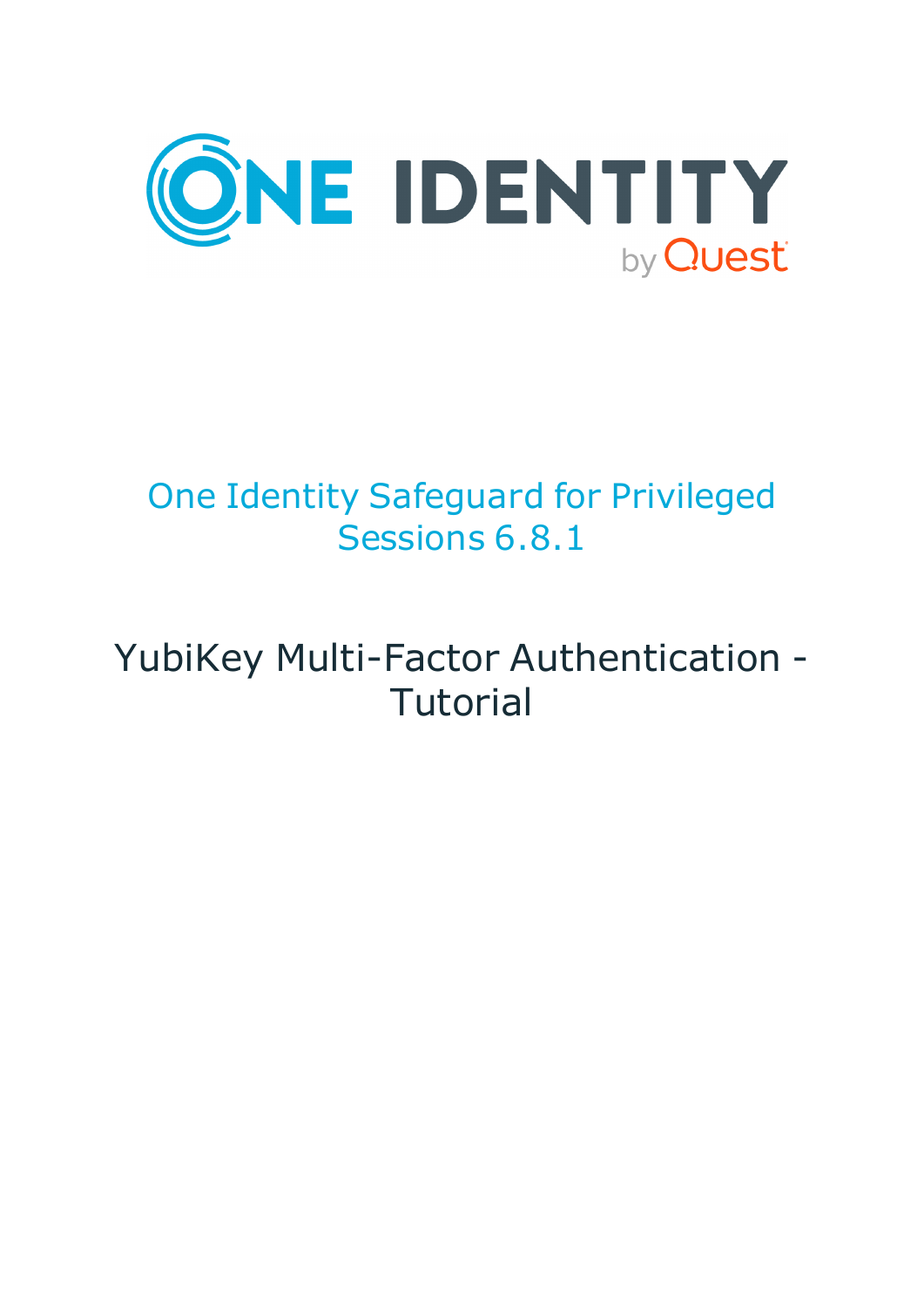#### **Copyright 2021 One Identity LLC.**

#### **ALL RIGHTS RESERVED.**

This guide contains proprietary information protected by copyright. The software described in this guide is furnished under a software license or nondisclosure agreement. This software may be used or copied only in accordance with the terms of the applicable agreement. No part of this guide may be reproduced or transmitted in any form or by any means, electronic or mechanical, including photocopying and recording for any purpose other than the purchaser's personal use without the written permission of One Identity LLC .

The information in this document is provided in connection with One Identity products. No license, express or implied, by estoppel or otherwise, to any intellectual property right is granted by this document or in connection with the sale of One Identity LLC products. EXCEPT AS SET FORTH IN THE TERMS AND CONDITIONS AS SPECIFIED IN THE LICENSE AGREEMENT FOR THIS PRODUCT, ONE IDENTITY ASSUMES NO LIABILITY WHATSOEVER AND DISCLAIMS ANY EXPRESS, IMPLIED OR STATUTORY WARRANTY RELATING TO ITS PRODUCTS INCLUDING, BUT NOT LIMITED TO, THE IMPLIED WARRANTY OF MERCHANTABILITY, FITNESS FOR A PARTICULAR PURPOSE, OR NON-INFRINGEMENT. IN NO EVENT SHALL ONE IDENTITY BE LIABLE FOR ANY DIRECT, INDIRECT, CONSEQUENTIAL, PUNITIVE, SPECIAL OR INCIDENTAL DAMAGES (INCLUDING, WITHOUT LIMITATION, DAMAGES FOR LOSS OF PROFITS, BUSINESS INTERRUPTION OR LOSS OF INFORMATION) ARISING OUT OF THE USE OR INABILITY TO USE THIS DOCUMENT, EVEN IF ONE IDENTITY HAS BEEN ADVISED OF THE POSSIBILITY OF SUCH DAMAGES. One Identity makes no representations or warranties with respect to the accuracy or completeness of the contents of this document and reserves the right to make changes to specifications and product descriptions at any time without notice. One Identity does not make any commitment to update the information contained in this document.

If you have any questions regarding your potential use of this material, contact:

One Identity LLC. Attn: LEGAL Dept 4 Polaris Way Aliso Viejo, CA 92656

Refer to our Web site ([http://www.OneIdentity.com](http://www.oneidentity.com/)) for regional and international office information.

#### **Patents**

One Identity is proud of our advanced technology. Patents and pending patents may apply to this product. For the most current information about applicable patents for this product, please visit our website at [http://www.OneIdentity.com/legal/patents.aspx](http://www.oneidentity.com/legal/patents.aspx).

#### **Trademarks**

One Identity and the One Identity logo are trademarks and registered trademarks of One Identity LLC. in the U.S.A. and other countries. For a complete list of One Identity trademarks, please visit our website at [www.OneIdentity.com/legal](http://www.oneidentity.com/legal). All other trademarks are the property of their respective owners.

#### **Legend**

**WARNING: A WARNING icon highlights a potential risk of bodily injury or property damage, for which industry-standard safety precautions are advised. This icon is often associated with electrical hazards related to hardware.**

**CAUTION: A CAUTION icon indicates potential damage to hardware or loss of data if** A **instructions are not followed.**

SPS YubiKey Multi-Factor Authentication - Tutorial Updated - 15 January 2021, 06:21 Version - 6.8.1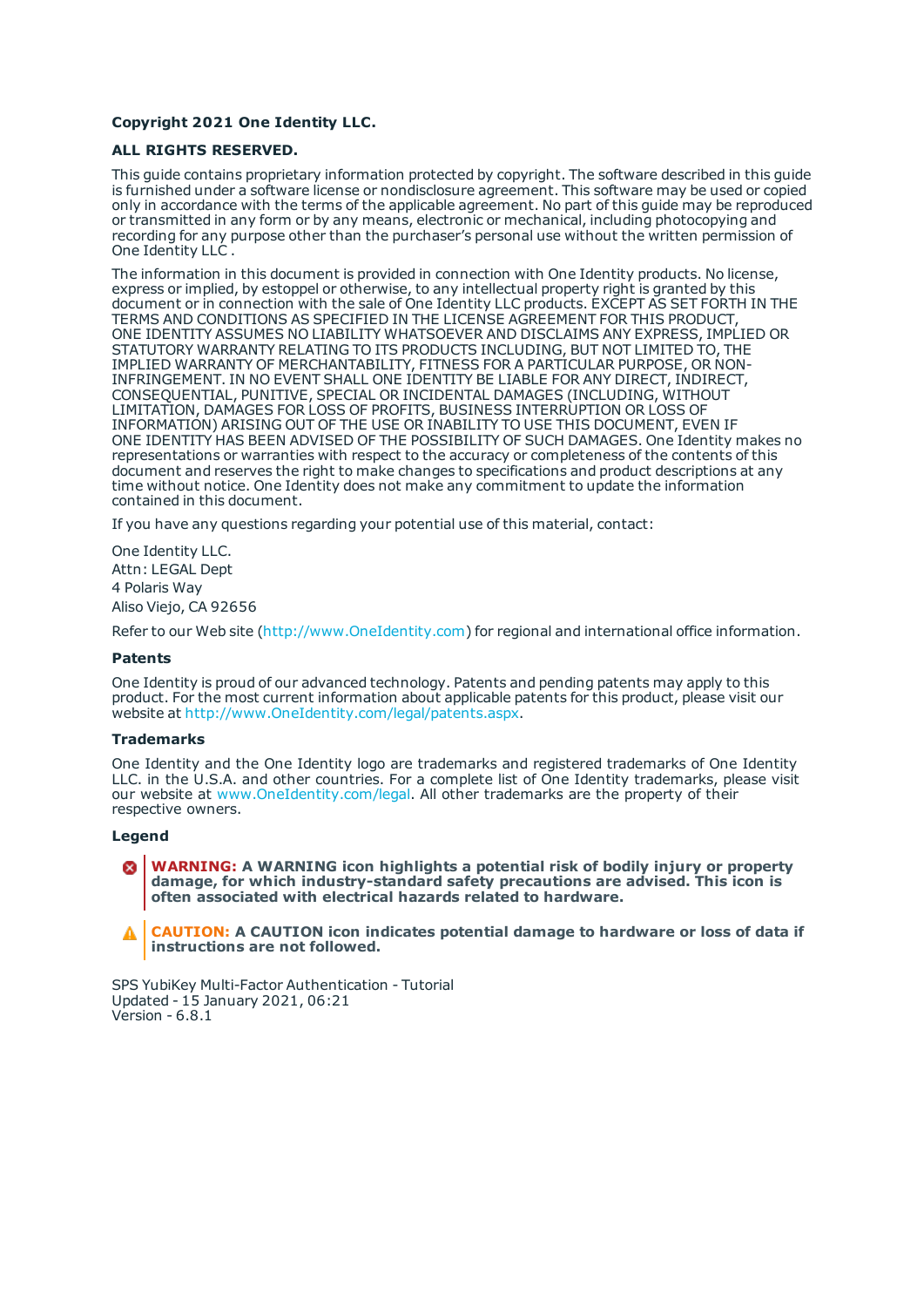## **Contents**

| Configure SPS to use YubiKey multi-factor authentication 13        |    |
|--------------------------------------------------------------------|----|
|                                                                    |    |
|                                                                    |    |
|                                                                    |    |
|                                                                    |    |
|                                                                    |    |
|                                                                    |    |
|                                                                    |    |
|                                                                    |    |
|                                                                    |    |
|                                                                    |    |
|                                                                    |    |
|                                                                    |    |
|                                                                    |    |
|                                                                    |    |
|                                                                    |    |
|                                                                    |    |
|                                                                    |    |
|                                                                    |    |
| Perform multi-factor authentication with the SPS YubiKey plugin in | 33 |
| Perform multi-factor authentication with the SPS YubiKey plugin in |    |

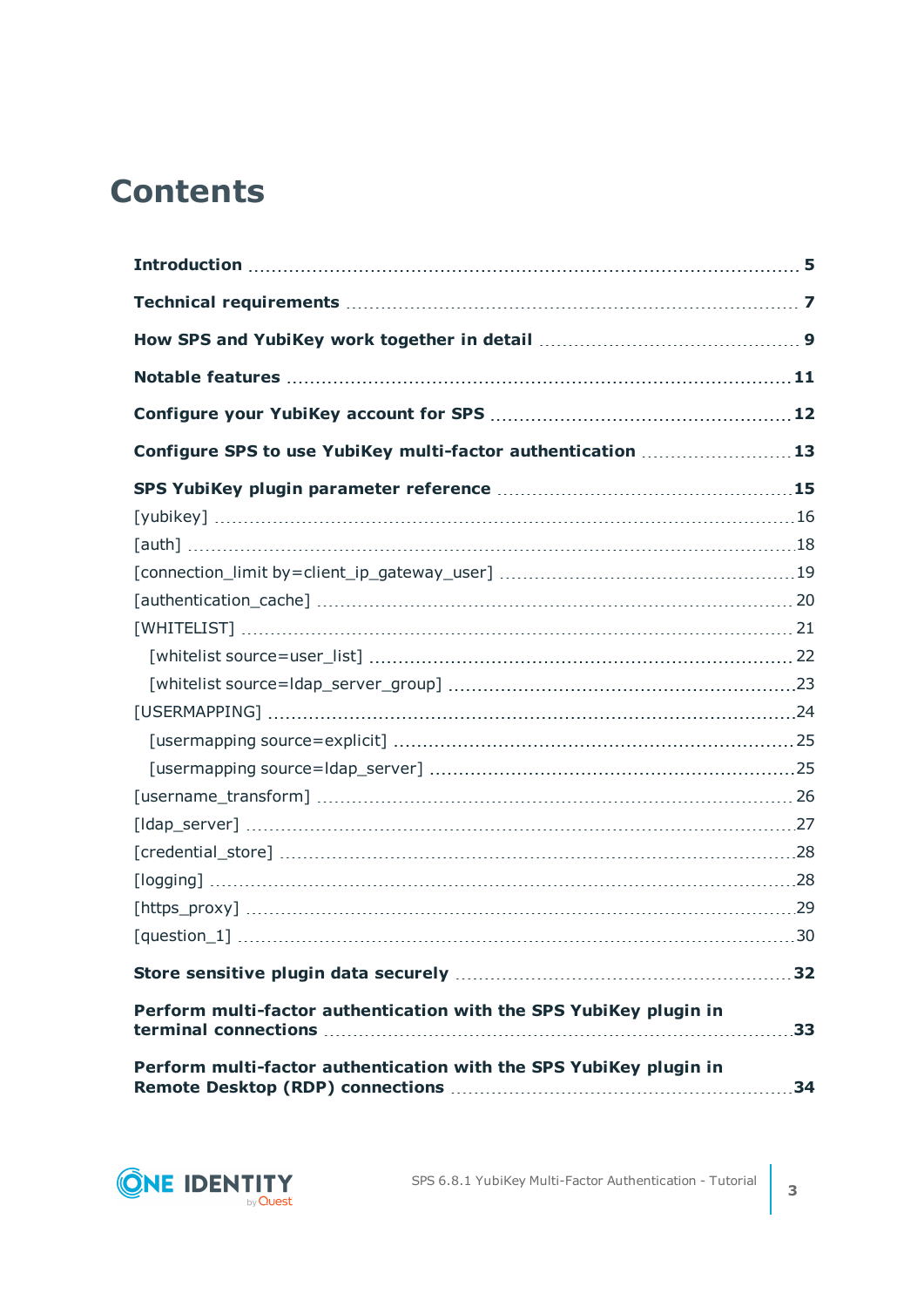| Perform multi-factor authentication with the SPS YubiKey plugin in |  |
|--------------------------------------------------------------------|--|
|                                                                    |  |
|                                                                    |  |
|                                                                    |  |

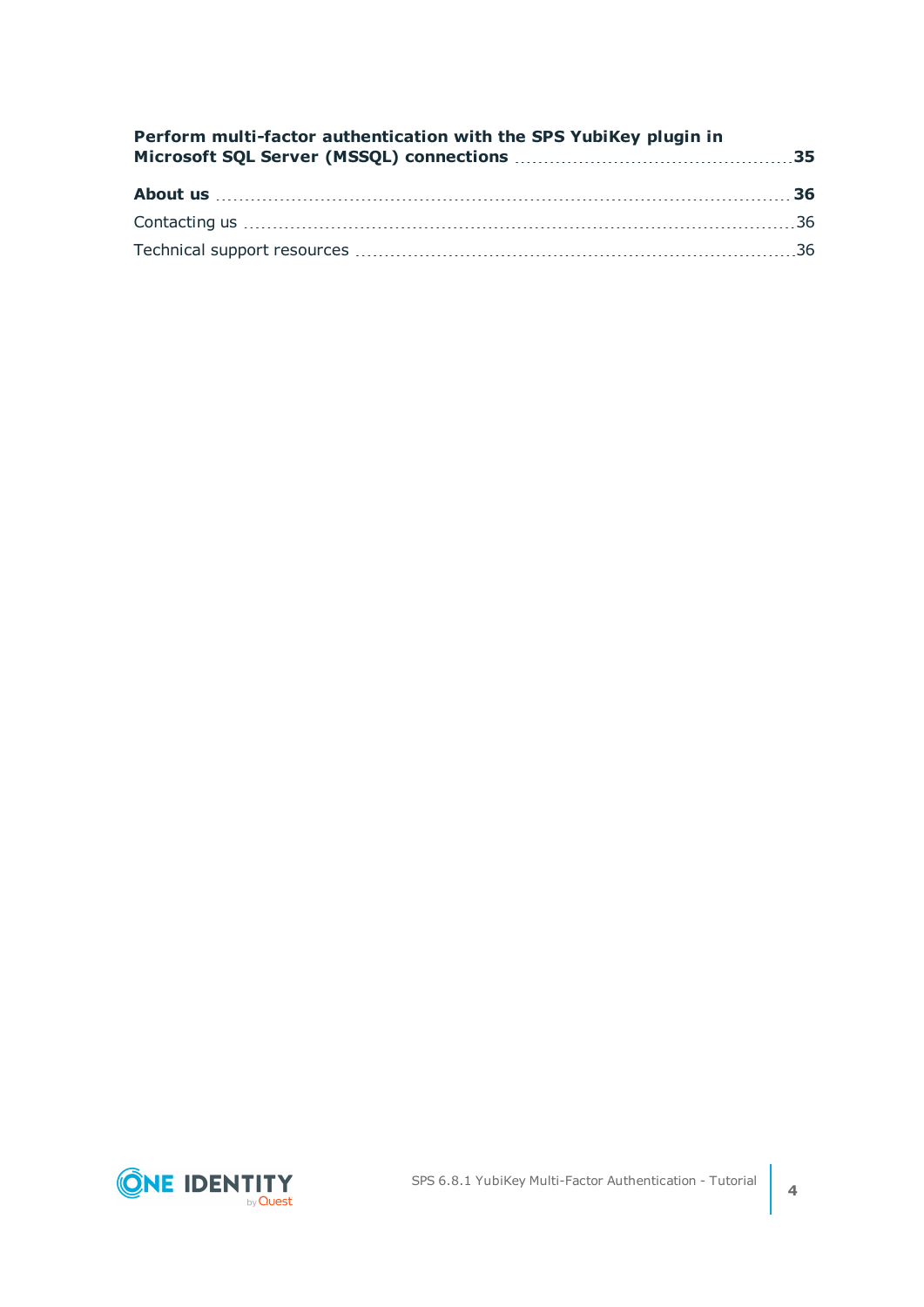# **Introduction**

<span id="page-4-0"></span>This document describes how you can use the services of Yubico [\(YubiKey\)](https://www.yubico.com/) to authenticate the sessions of your privileged users with One Identity Safeguard for Privileged Sessions (SPS).

#### **One Identity Safeguard for Privileged Sessions:**

One Identity Safeguard for Privileged Sessions (SPS) controls privileged access to remote IT systems, records activities in searchable, movie-like audit trails, and prevents malicious actions. SPS is a quickly deployable enterprise device, completely independent from clients and servers — integrating seamlessly into existing networks. It captures the activity data necessary for user profiling and enables full user session drill down for forensic investigations.

SPS acts as a central authentication gateway, enforcing strong authentication before users access sensitive IT assets. SPS can integrate with remote user directories to resolve the group memberships of users who access nonpublic information. Credentials for accessing information systems can be retrieved transparently from SPS's local Credential Store or a third-party password management system. This method protects the confidentiality of passwords as users can never access them. When used together with YubiKey (or another Multi-Factor Authentication (MFA) provider), SPS directs all connections to the authentication tool, and upon successful authentication, it permits the user to access the information system.

#### **Integrating YubiKey with SPS:**

SPS can interact with your YubiKey account and can automatically request strong Multi-Factor Authentication for your privileged users who are accessing the servers and services protected by SPS. When used together with YubiKey, SPS prompts the user for a second factor authentication, and upon successful authentication, it permits the user to access the information system.

The integration adds an additional security layer to the gateway authentication performed on SPS. YubiKey 4, YubiKey 4 Nano, and YubiKey NEO devices are pre-configured with the Yubico one-time password (OTP) (all other YubiKeys, except for the FIDO U2F Security Key by Yubico, also support Yubico OTP). The OTP will be used for authentication to the One Identity platform. This way, the device turns into a two-factor authentication token for the user. The one-time password is changed after every authentication and is generated using dynamic keys.

#### **Meet compliance requirements**

ISO 27001, ISO 27018, SOC 2, and other regulations and industry standards include authentication-related requirements, (for example, Multi-Factor Authentication (MFA) for accessing production systems, and the logging of all administrative sessions). In addition to other requirements, using SPS and YubiKey helps you comply with the following requirements:

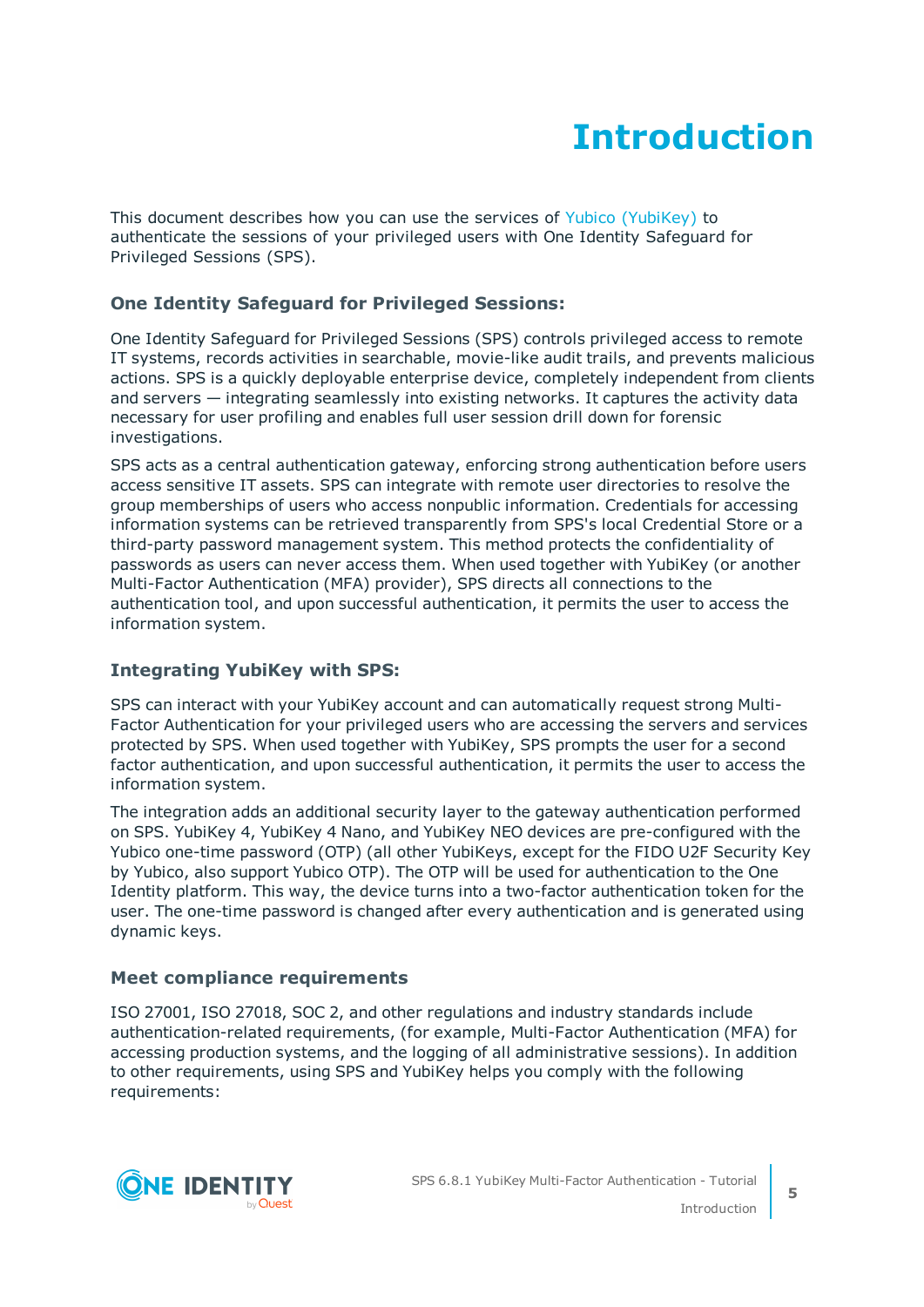- PCI DSS 8.3: Secure all individual non-console administrative access and all remote access to the cardholder data environment (CDE) using MFA.
- PART 500.12 Multi-Factor Authentication: Covered entities are required to apply MFA for:
	- Each individual accessing the covered entity's internal systems.
	- Authorized access to database servers that allow access to nonpublic information.
	- Third parties accessing nonpublic information.
- NIST 800-53 IA-2, Identification and Authentication, network access to privileged accounts: The information system implements MFA for network access to privileged accounts.
- The General Data Protection Regulation (GDPR) went into effect on May 25, 2018, and is applicable to organizations keeping Personally identifiable information (PII) and offering goods or services to individuals based in the EU.

YubiKey provides strong authentication to secure access to PII and comply with GDPR.

• The Defense FAR Supplement (DFARS) clause went into effect on December 31, 2017, and is applicable to US Department of Defense (DoD) contractors to protect unclassified DoD information and minimize loss of information.

The multi-protocol YubiKey meets DFARS requirements for strong authentication, and is the only hardware authentication solution to meet DoD contractor security requirements.

• The revised Directive on Payment Services (PSD2) provides recommendations on standardized access to customer data and banking infrastructure, including draft regulatory technical standards specifying the requirements of strong customer authentication (SCA).

Yubico and FIDO are playing active roles in the PSD2 framework with proven technology.

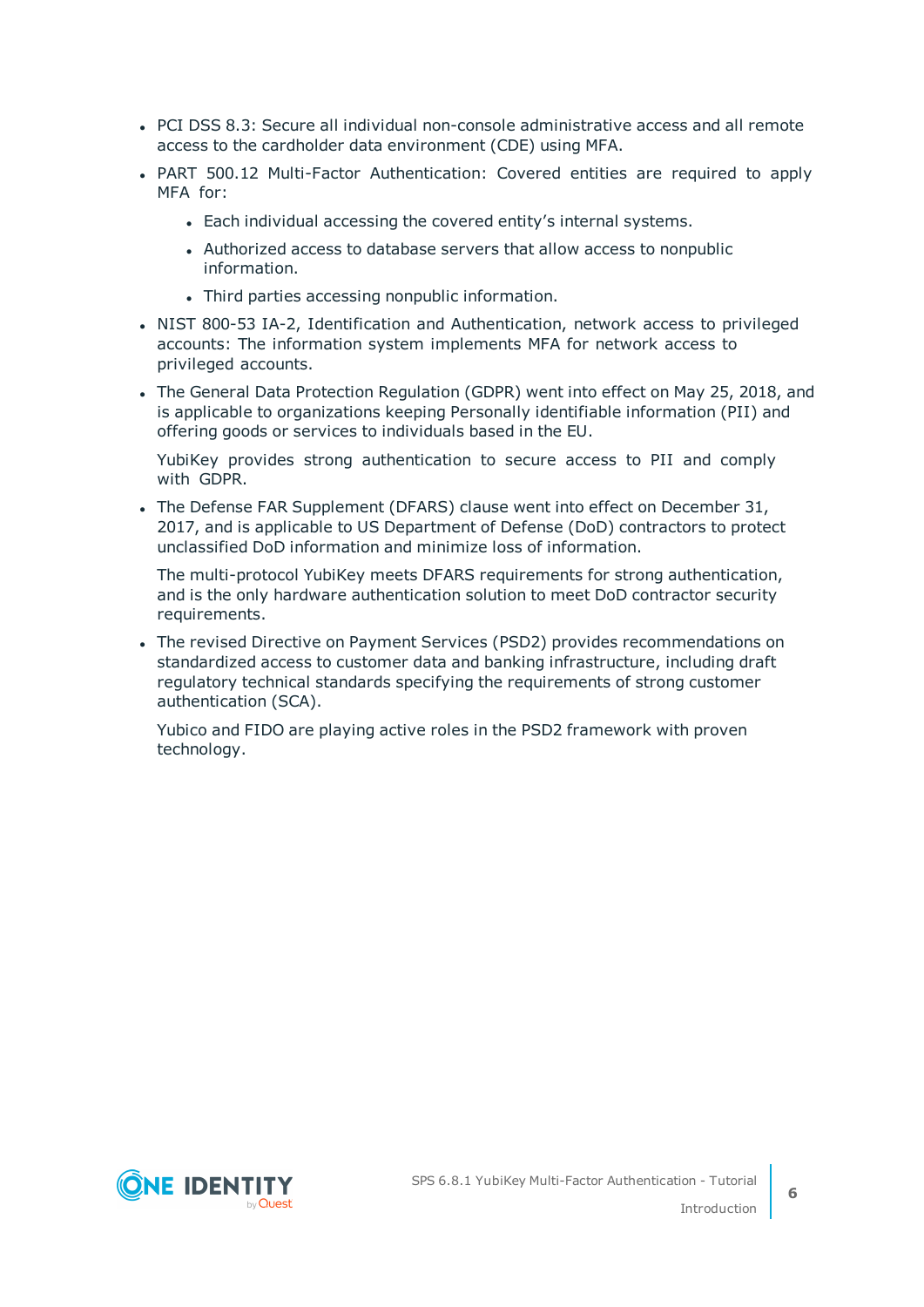# **Technical requirements**

<span id="page-6-0"></span>In order to successfully connect SPS with RADIUS server, you need the following components.

#### **In YubiKey:**

- The users must have a YubiKey device and a means to map usernames to YubiKey Public IDs. For details, see [\[USERMAPPING\].](#page-23-0)
- The YubiKey Client ID and API Key.

For details on generating your Client ID and API Key, see [Obtaining](https://support.yubico.com/hc/en-us/articles/360013717560-Obtaining-an-API-Key-for-YubiKey-Development) an API Key for YubiKey [Development](https://support.yubico.com/hc/en-us/articles/360013717560-Obtaining-an-API-Key-for-YubiKey-Development).

To generate your Client ID and API Key, authenticate yourself using a Yubikey One-Time Password and provide your e-mail address as a reference at [Yubico](https://upgrade.yubico.com/getapikey/) get API [key](https://upgrade.yubico.com/getapikey/).

A Yubico OTP is a 44-character, one-use, secure, 128-bit encrypted Public ID and Password. The OTP is comprised of two major parts: the first 12 characters remain constant and represent the Public ID of the YubiKey device itself. The remaining 32 characters make up a unique passcode for each OTP generated.

For example, in the following Yubico OTP, the characters cccjgjgkhcbb are the Public ID, and the remaining characters are the passcode.

*cccjgjgkhcbb*irdrfdnlnghhfgrtnnlgedjlftrbdeut

• YubiKey does not require network connectivity or access to a mobile phone device. Just touch or tap the YubiKey device to authenticate.

#### **In SPS:**

- A One Identity Safeguard for Privileged Sessions appliance (virtual or physical), at least version SPS 5.11.05.11.0.
- A copy of the SPS YubiKey Multi-Factor Authentication plugin. This plugin is an Authentication and Authorization (AA) plugin customized to work with the YubiKey multi-factor authentication service.
- SPS must be able to access the validation service.

The connection also requires the Client ID and API Ke.

- SPS supports AA plugins in the MSSQL, RDP, SSH, and Telnet protocols.
- **In RDP, using an AA plugin together with Network Level Authentication in a** Connection Policy has the same limitations as using Network Level Authentication without domain membership.

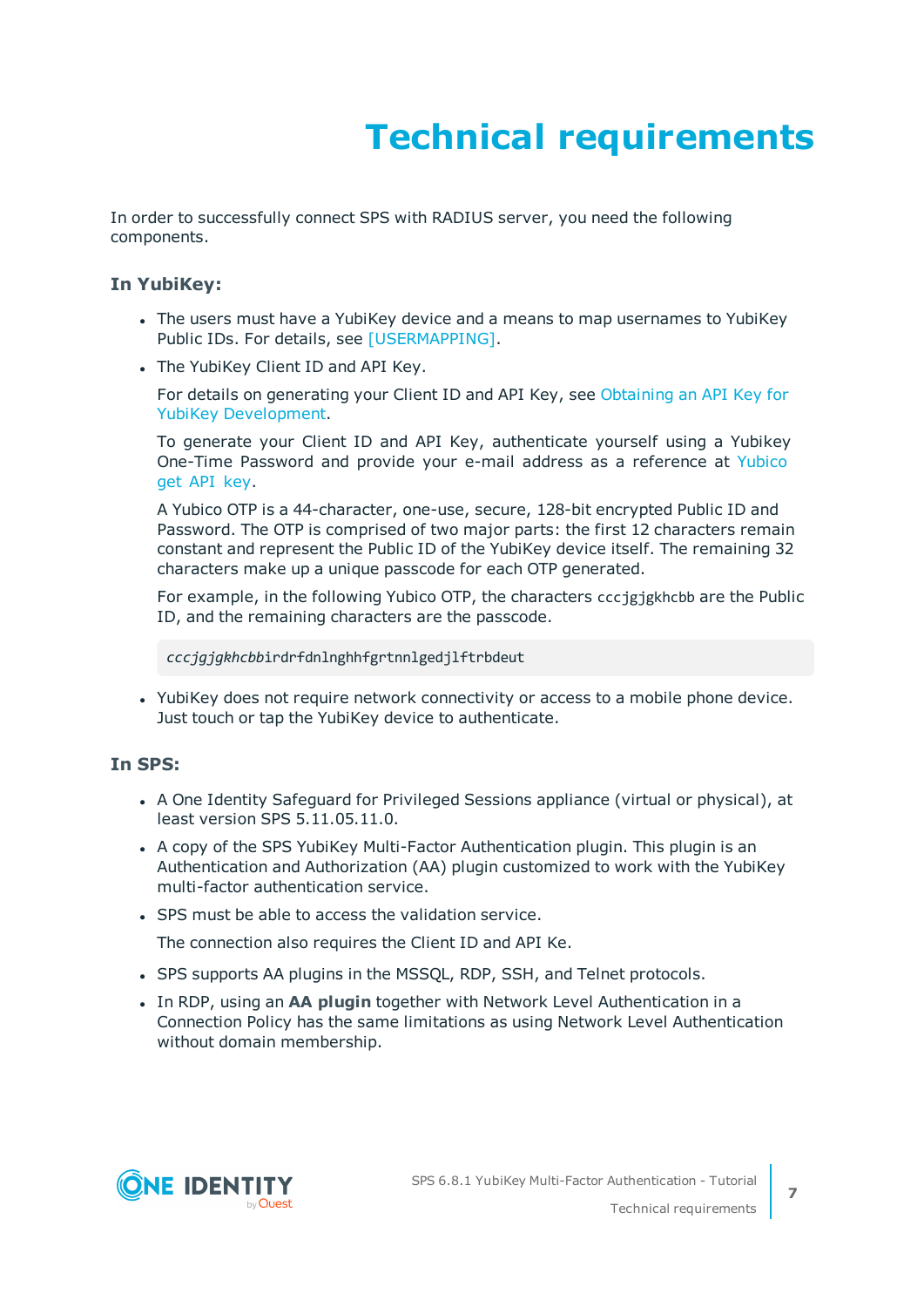**In RDP, using an AA plugin requires TLS-encrypted RDP connections. For details,** see "Enabling [TLS-encryption](https://support.oneidentity.com/technical-documents/safeguard-for-privileged-sessions/6.8.1/administration-guide/rdp-specific-settings/enabling-tls-encryption-for-rdp-connections/) for RDP connections" in the Administration Guide.

#### **Availability and support of the plugin**

The SPS YubiKey Multi-Factor Authentication plugin is available for download as-is, free of charge to every SPS customer from the YubiKey Multi-Factor [Authentication](https://github.com/OneIdentity/safeguard-sessions-plugin-yubikey-mfa/releases) plugin for [Safeguard](https://github.com/OneIdentity/safeguard-sessions-plugin-yubikey-mfa/releases) for Privileged Sessions page. In case you need any customizations or additional features, contact our [Support](https://support.oneidentity.com/one-identity-safeguard-for-privileged-sessions) Team.

#### **A** CAUTION:

**Using custom plugins in SPS is recommended only if you are familiar with both Python and SPS. Product support applies only to SPS: that is, until the entry point of the Python code and passing the specified arguments to the Python code. One Identity is not responsible for the quality, resource requirements, or any bugs in the Python code, nor any crashes, service outages, or any other damage caused by the improper use of this feature, unless explicitly stated in a contract with One Identity. If you want to create a custom plugin, contact our [Support](https://support.oneidentity.com/one-identity-safeguard-for-privileged-sessions) Team for details and instructions.**

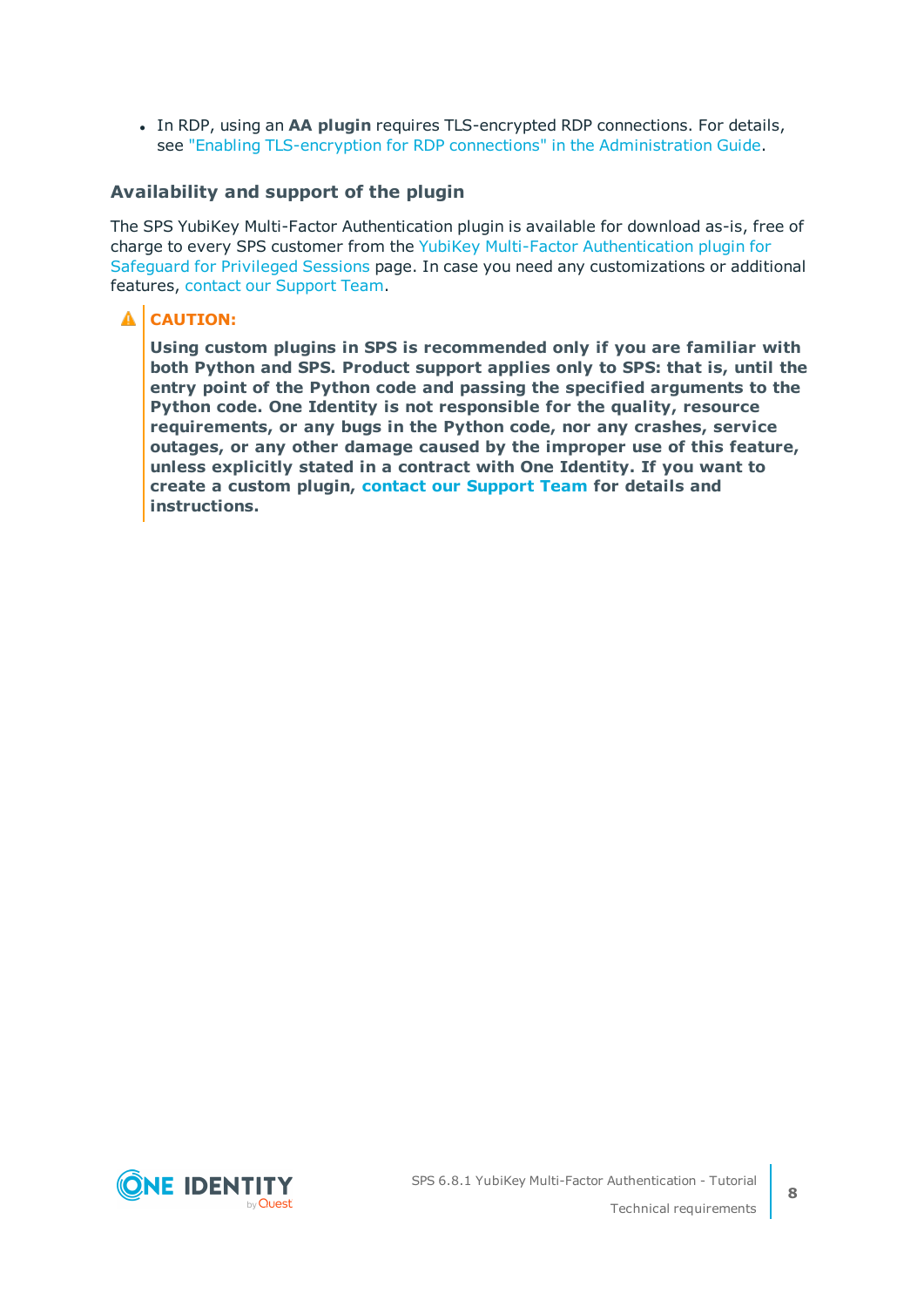# **How SPS and YubiKey work together in detail**

<span id="page-8-0"></span>

1. A user attempts to log in to a protected server.

#### 2. **Gateway authentication on SPS**

SPS receives the connection request and authenticates the user. SPS can authenticate the user to a number of external user directories, (for example, LDAP, Microsoft Active Directory, or RADIUS). This authentication is the first factor.



**3**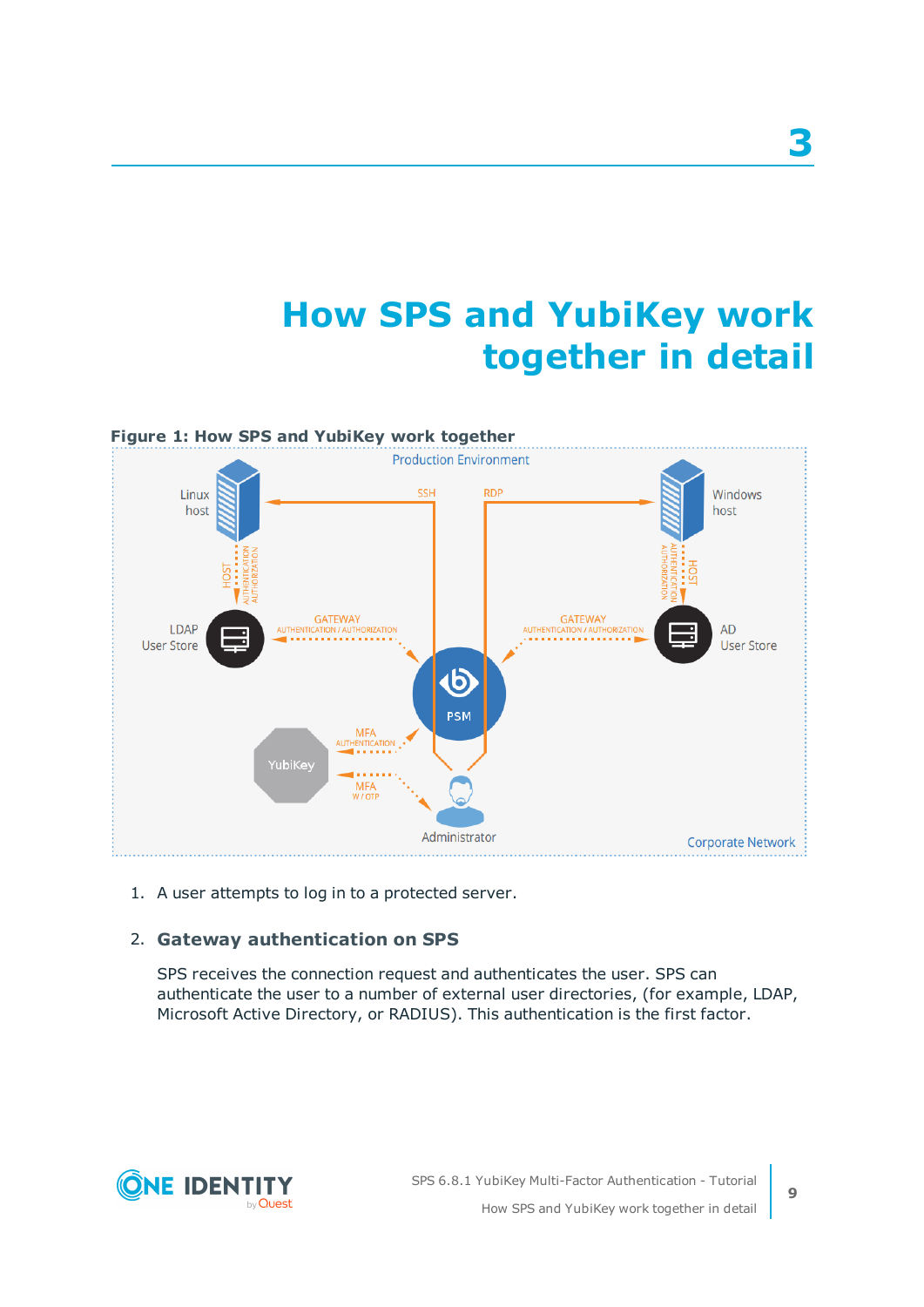#### 3. **Check if the user is exempt from multi-factor authentication**

You can configure SPS using whitelists and blacklists to selectively require multifactor authentication for your users, (for example, to create break-glass access for specific users).

- If multi-factor authentication is not required, the user can start working, while SPS records the user's activities. The procedure ends here.
- If multi-factor authentication is required, SPS continues the procedure with the next step.

For details on creating exemption lists, see [\[WHITELIST\]](#page-20-0) on page 21.

#### 4. **Determining the external YubiKey identity**

The gateway usernames are different from the external YubiKey identities, you must configure the SPS YubiKey plugin to map the gateway usernames to the external YubiKey identities.

The external identity is the YubiKey Public ID, which is 12 lowercase letters.

The mapping can be as simple as appending a domain name to the gateway username, or you can query an LDAP or Microsoft Active Directory server.

For details, see [\[USERMAPPING\]](#page-23-0) on page 24.

#### 5. **Outband authentication on YubiKey**

If gateway authentication is successful, SPS connects the YubiKey server to check which authentication factors are available for the user. Then SPS requests the second authentication factor from the user.

- For OTP-like authentication factors, SPS requests the OTP from the user, and sends it to the YubiKey server for verification.
- 6. If multi-factor authentication is successful, the user can start working, while SPS records the user's activities. (Optionally, SPS can retrieve credentials from a local or external Credential Store or password vault, and perform authentication on the server with credentials that are not known to the user.)
- 7. If the user opens a new session within a short period, they can do so without having to perform multi-factor authentication again. After this configurable grace period expires, the user must perform multi-factor authentication to open the next session.

For details, see [authentication cache] on page 20.

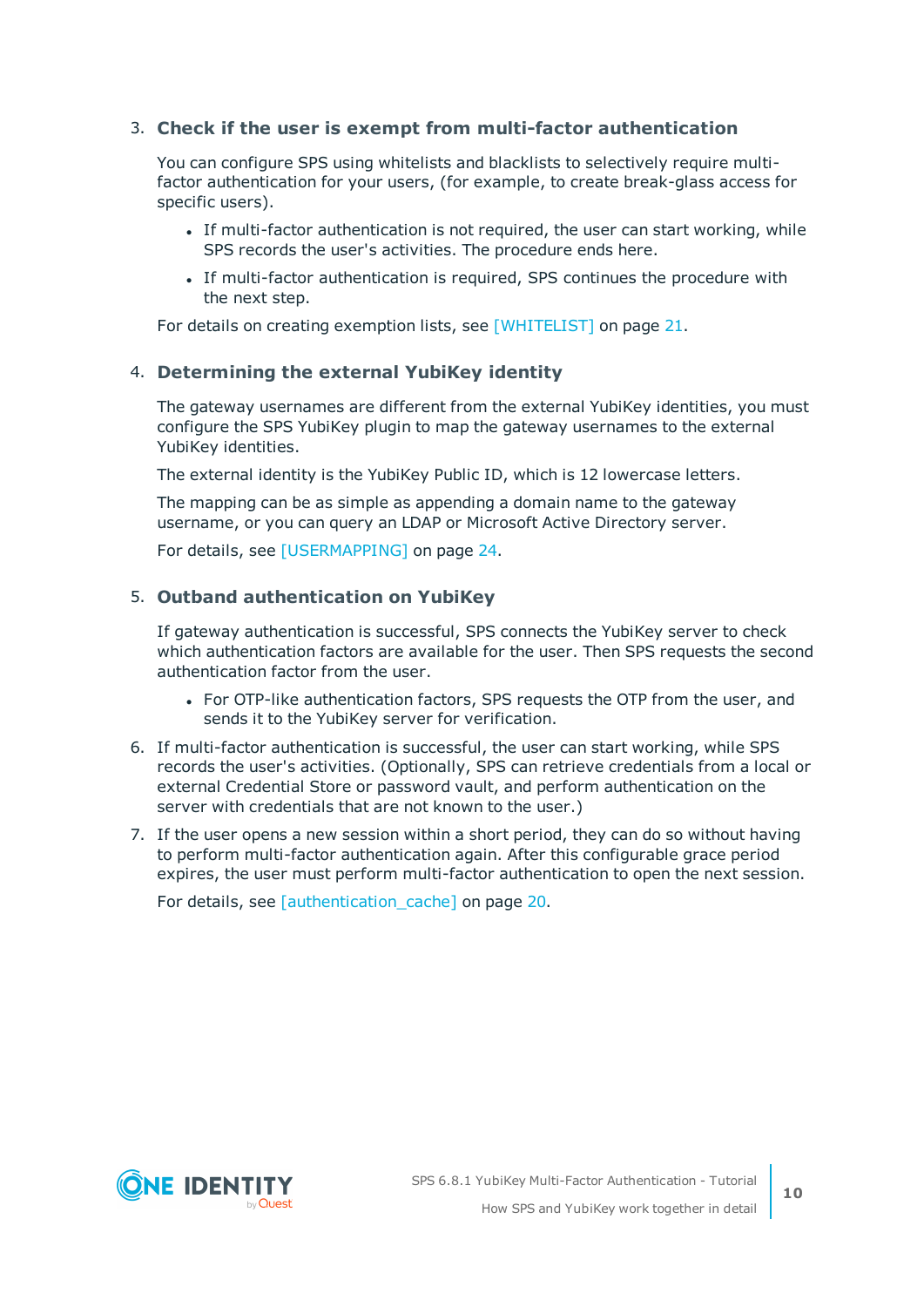# **Notable features**

**4**

<span id="page-10-0"></span>This section contains the notable features of this plugin.

- To map the gateway usernames to the external YubiKey identities if the gateway usernames are different from the YubiKey usernames, configure the [\[USERMAPPING\]](#page-23-0) on [page](#page-23-0) 24 section of the plugin.
- The [\[WHITELIST\]](#page-20-0) on page 21 section allows configuring authentication whitelists and blacklists for example to create break-glass access for specific users to allow them to bypass YubiKey authentication.
- The *[authentication cache]* on page 20 section contains the settings that determine how soon after performing a YubiKey authentication must the user repeat the authentication when opening a new session.
- The [connection\_limit [by=client\\_ip\\_gateway\\_user\]](#page-18-0) on page 19 section contains the options related to limiting parallel sessions.

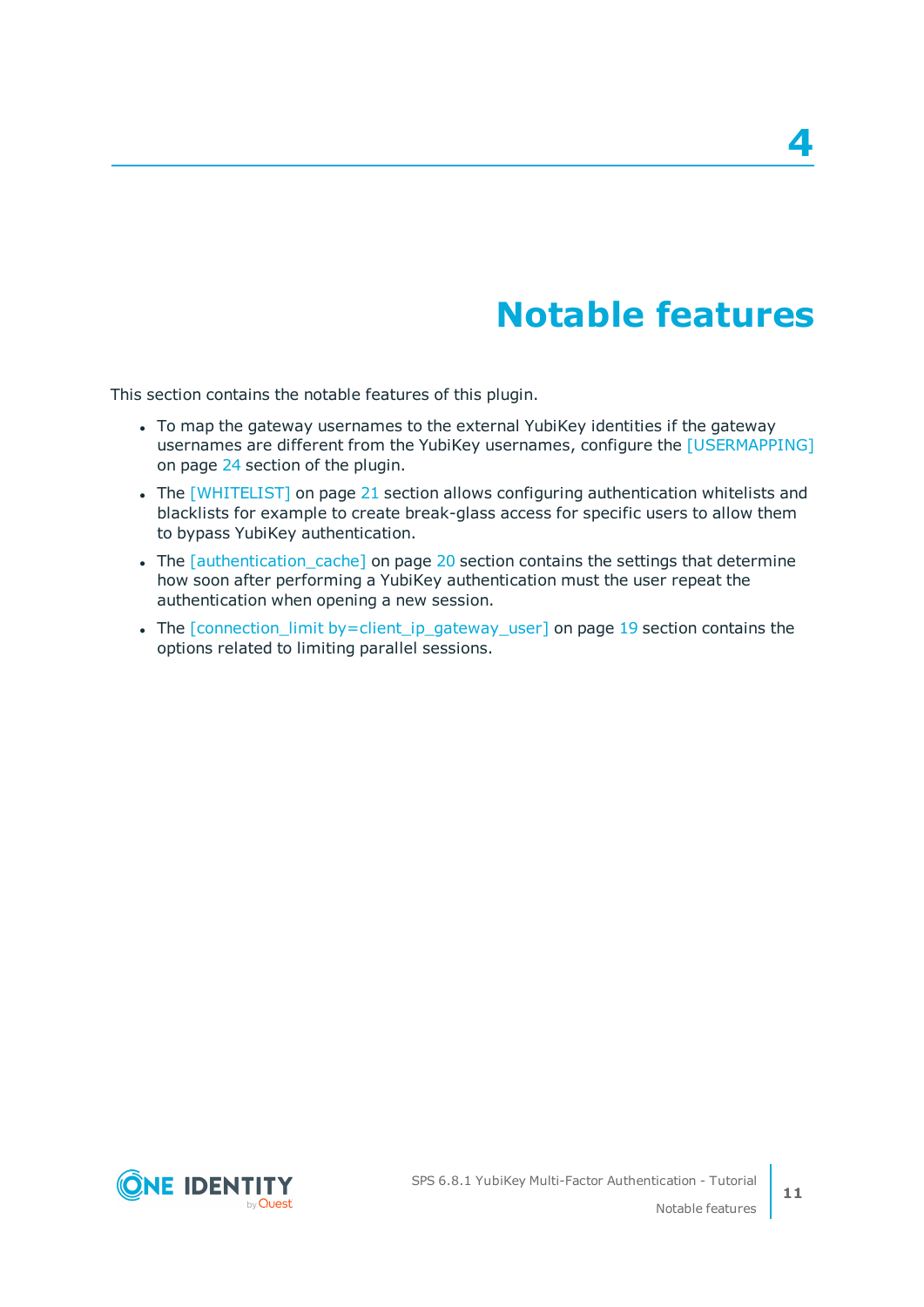# <span id="page-11-0"></span>**Configure your YubiKey account for SPS**

#### **Prerequisites:**

The users must have a YubiKey device and a means to map usernames to YubiKey Public IDs. For details, see [usermapping [source=explicit\]](#page-24-0), [usermapping [source=ldap\\_server\]](#page-24-1) and [Idap\_server].

#### *To configure your YubiKey account for SPS*

1. Generate the YubiKey Client ID and API Key.

For details on generating your Client ID and API Key, see [Obtaining](https://support.yubico.com/hc/en-us/articles/360013717560-Obtaining-an-API-Key-for-YubiKey-Development) an API Key for YubiKey [Development](https://support.yubico.com/hc/en-us/articles/360013717560-Obtaining-an-API-Key-for-YubiKey-Development).

To generate your Client ID and API Key, authenticate yourself using a Yubikey One-Time Password and provide your e-mail address as a reference at [Yubico](https://upgrade.yubico.com/getapikey/) get API [key](https://upgrade.yubico.com/getapikey/).

A Yubico OTP is a 44-character, one-use, secure, 128-bit encrypted Public ID and Password. The OTP is comprised of two major parts: the first 12 characters remain constant and represent the Public ID of the YubiKey device itself. The remaining 32 characters make up a unique passcode for each OTP generated.

For example, in the following Yubico OTP, the characters cccjgjgkhcbb are the Public ID, and the remaining characters are the passcode.

*cccjgjgkhcbb*irdrfdnlnghhfgrtnnlgedjlftrbdeut

2. YubiKey does not require network connectivity or access to a mobile phone device. Just touch or tap the YubiKey device to authenticate.



**12**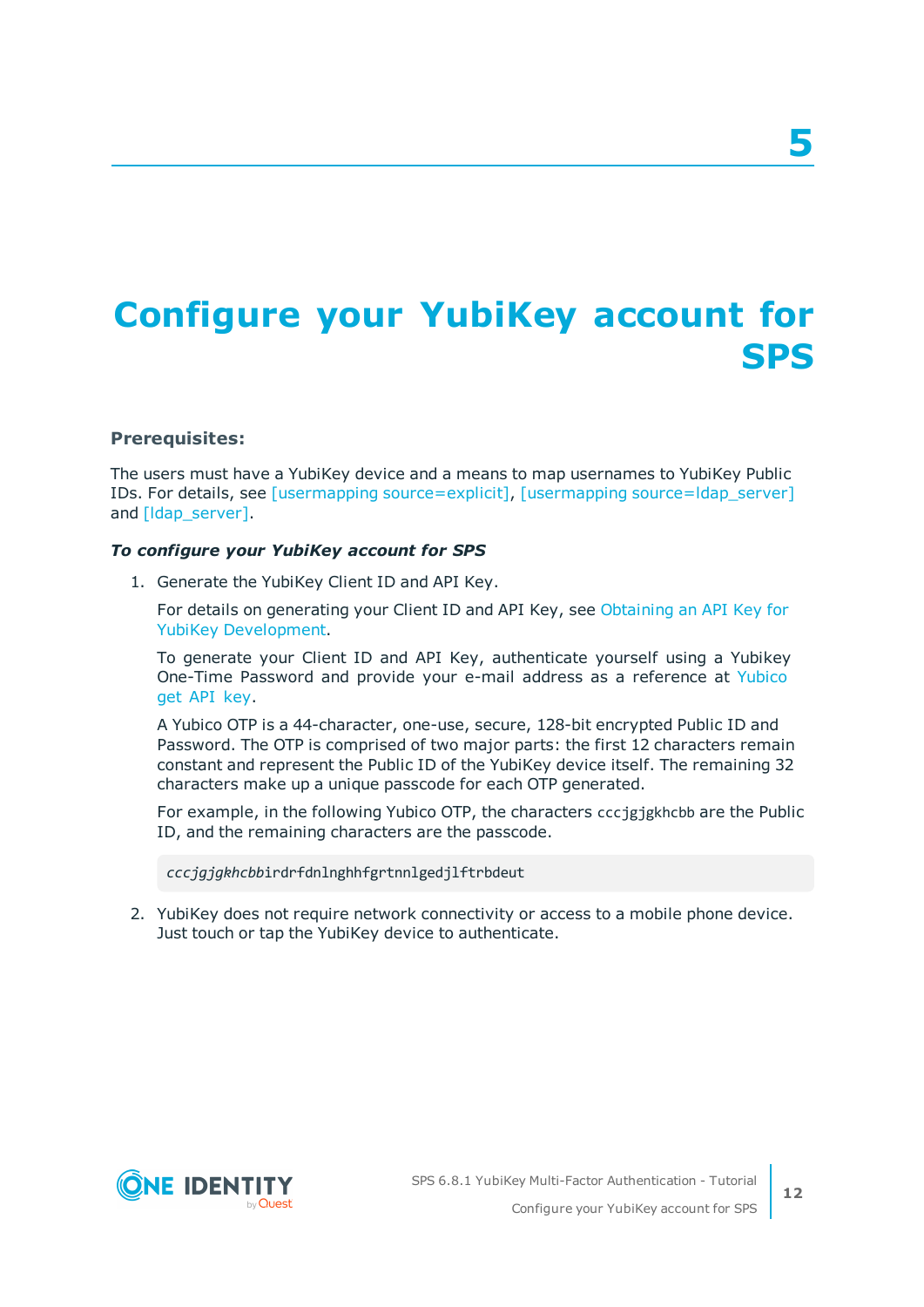# <span id="page-12-0"></span>**Configure SPS to use YubiKey multifactor authentication**

#### **Prerequisites:**

• Your YubiKey Client ID and API Key.

#### **A** CAUTION:

**According to the current YubiKey policies, your API token expires if it is not used for 30 days. Make sure that you use it regularly, because SPS will reject your sessions if the API token is expired.**

- Administrator access to SPS.
- Make sure that you have all the required components listed in [Technical](#page-6-0) [requirements](#page-6-0).

#### *To configure SPS to use YubiKey multi-factor authentication*

#### 1. **Download the SPS YubiKey plugin**

SPS customers can [download](https://github.com/OneIdentity/safeguard-sessions-plugin-yubikey-mfa/releases) the official plugin from GitHub.

#### 2. **Upload the plugin to SPS**

Upload the plugin to SPS. For details, see "Using a custom [Authentication](https://support.oneidentity.com/technical-documents/safeguard-for-privileged-sessions/6.8.1/administration-guide/advanced-authentication-and-authorization-techniques/integrating-external-authentication-and-authorization-systems/using-a-custom-authentication-and-authorization-plugin-to-authenticate-on-the-target-hosts/) and Authorization plugin to authenticate on the target hosts" in the [Administration](https://support.oneidentity.com/technical-documents/safeguard-for-privileged-sessions/6.8.1/administration-guide/advanced-authentication-and-authorization-techniques/integrating-external-authentication-and-authorization-systems/using-a-custom-authentication-and-authorization-plugin-to-authenticate-on-the-target-hosts/) Guide.

#### 3. **Configure the plugin on SPS**

The plugin includes a default configuration file, which is an ini-style configuration file with sections and name=value pairs. You can edit it on the **Policies > AA Plugin Configurations** page of the SPS web interface.

a. Configure the usermapping settings if needed. SPS must find out which YubiKey user belongs to the username of the authenticated connection. For that, it can query your LDAP/Microsoft Active Directory server. For details, see



**6**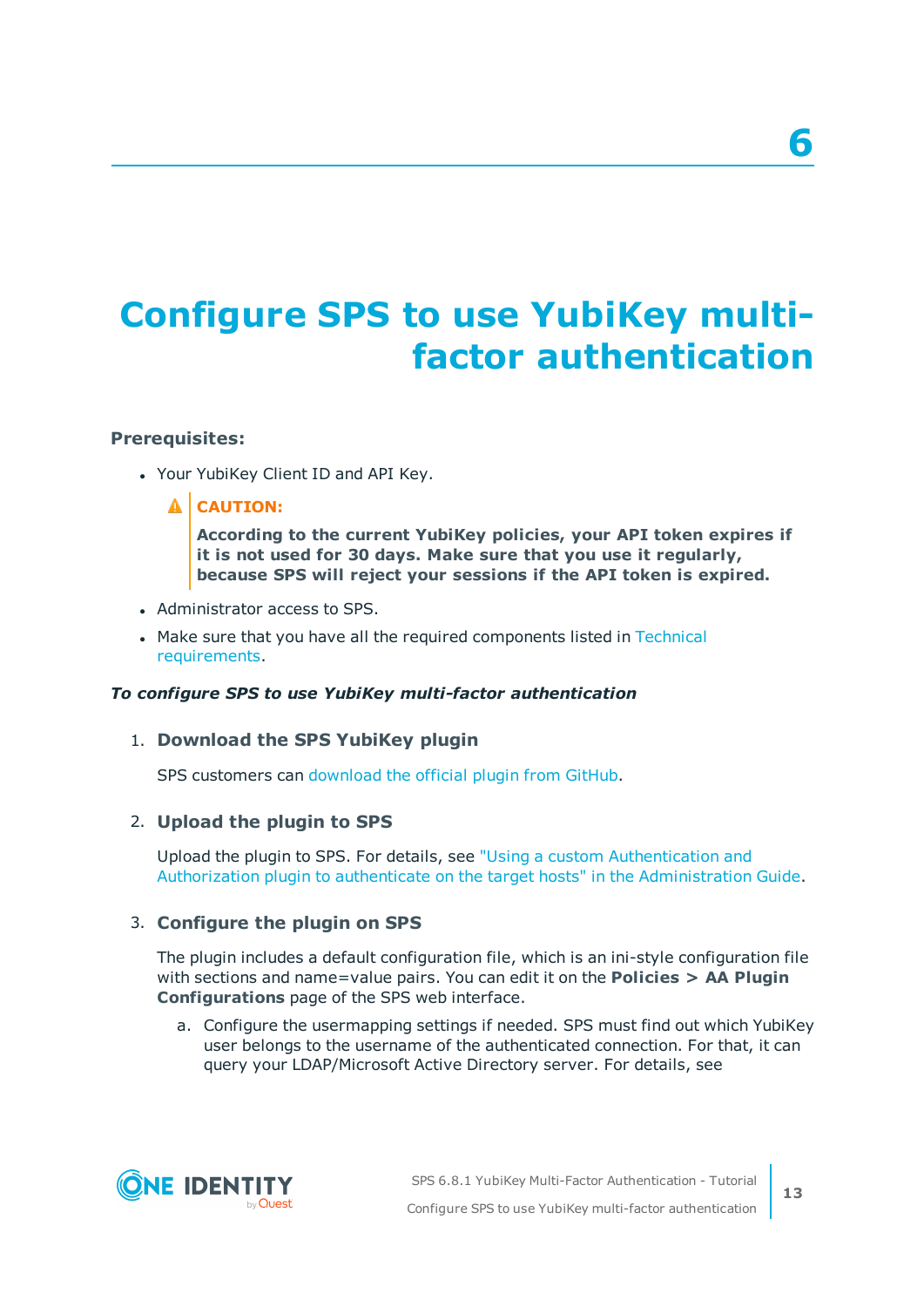#### [\[USERMAPPING\].](#page-23-0)

b. Configure other parameters of your plugin as needed for your environment. For details, see SPS YubiKey plugin [parameter](#page-14-0) reference.

#### 4. **Configure a Connection policy and test it**

Configure a Connection policy on SPS. In the **AA plugin** field of the Connection policy, select the SPS YubiKey plugin you configured in the previous step, then start a session to test it. For details on how a user can perform multi-factor authentication, see Perform multi-factor [authentication](#page-32-0) with the SPS YubiKey plugin in terminal [connections](#page-32-0) and Perform multi-factor [authentication](#page-33-0) with the SPS YubiKey plugin in Remote Desktop (RDP) [connections.](#page-33-0)

#### **A** CAUTION:

**According to the current YubiKey policies, your API token expires if it is not used for 30 days. Make sure that you use it regularly, because SPS will reject your sessions if the API token is expired.**

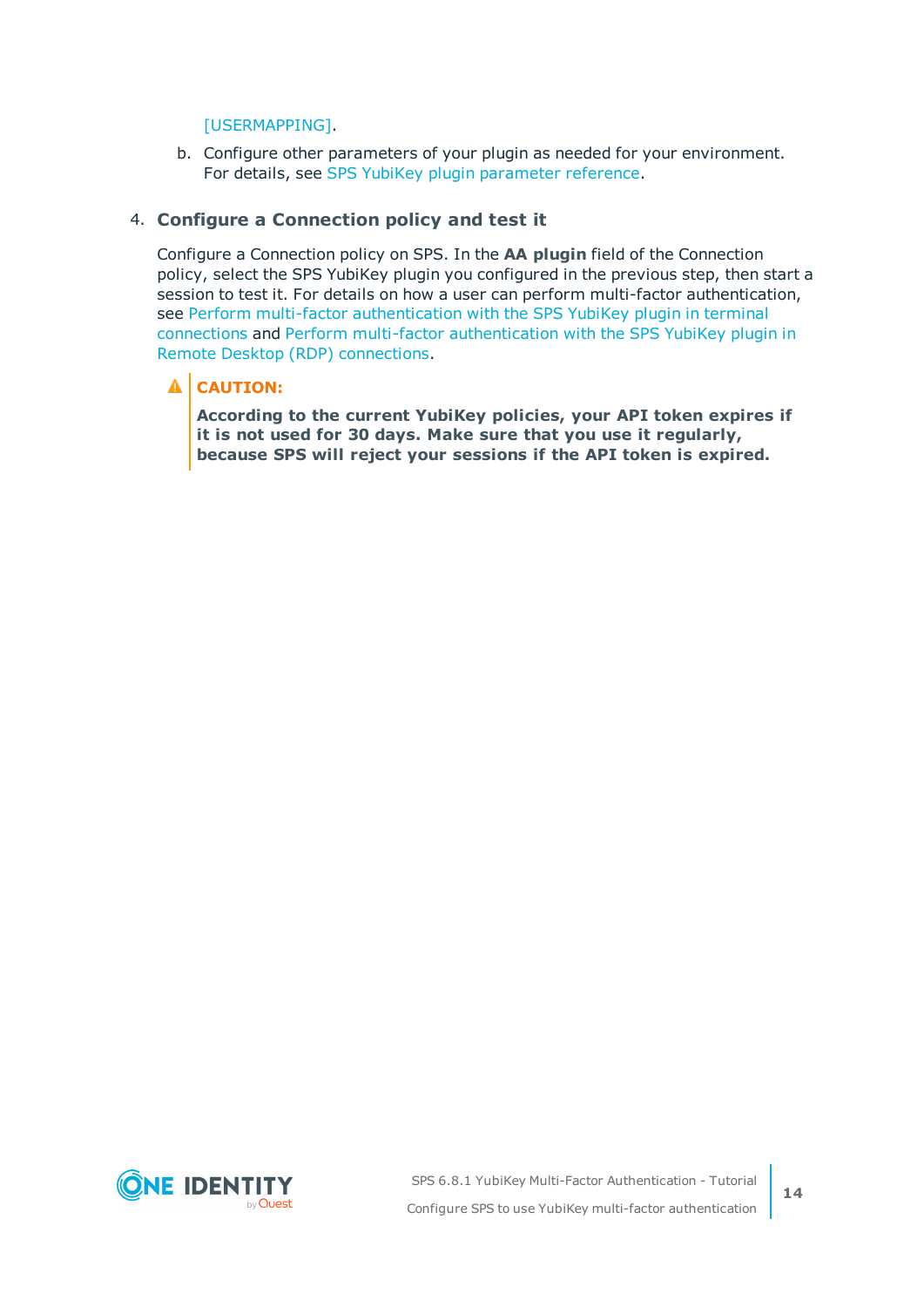# <span id="page-14-0"></span>**SPS YubiKey plugin parameter reference**

This section describes the available options of the SPS YubiKey plugin.

The plugin uses an ini-style configuration file with sections and name=value pairs. This format consists of sections, led by a [section] header and followed by name=value entries. Note that the leading whitespace is removed from values. The values can contain format strings, which refer to other values in the same section. For example, the following section would resolve the %(dir)s value to the value of the dir entry (/var in this case).

[section name] dirname=%(dir)s/mydirectory dir=/var

All reference expansions are done on demand. Lines beginning with # or ; are ignored and may be used to provide comments.

You can edit the configuration file from the SPS web interface. The following code snippet is a sample configuration file.

```
[yubikey]
client_id=<YubiKey-Client-ID>
api_key=$
api_urls=<API-URL1,API-URL2>
timeout=10
[auth]
prompt=Press Enter for push notification or type one-time password:
disable_echo=no
[connection_limit by=client_ip_gateway_user]
limit=0
[authentication_cache]
```
hard timeout=90 soft\_timeout=15 reuse\_limit=0



**15**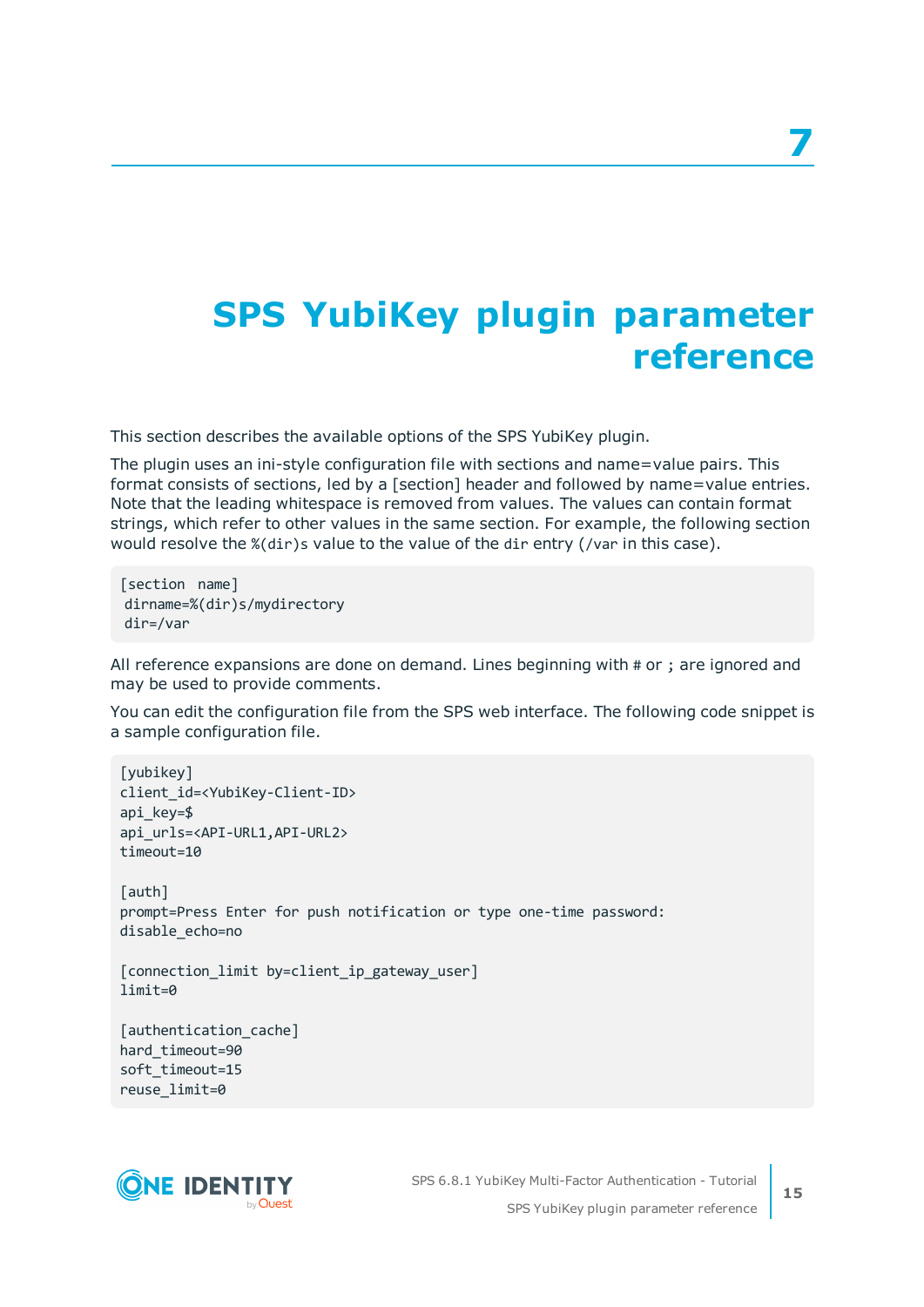```
######[WHITELIST]######
[whitelist source=user_list]
name=<name-of-user-list-policy>
[whitelist source=ldap server group]
allow=no_user
except=<group-1>,<group-2>
######[USERMAPPING]######
[usermapping source=explicit]
<user-name-1>=<id-1>
<user-name-2>=<id-2>
[usermapping source=ldap server]
user attribute=description
[username transform]
append domain=<domain-without-@-character>
[ldap server]
name=<name-of-LDAP-server-policy>
[credential_store]
name=<name-of-credential-store-policy-that-hosts-sensitive-data>
[logging]
log_level=info
```

```
[https_proxy]
server=<proxy-server-name-or-ip>
port=3128
```

```
[question_1]
key=<name-of-name-value-pair>
prompt=<the-question-itself-in-text>
disable_echo=No
```
[question\_2]...

# <span id="page-15-0"></span>**[yubikey]**

This section contains the options related to your YubiKey account.

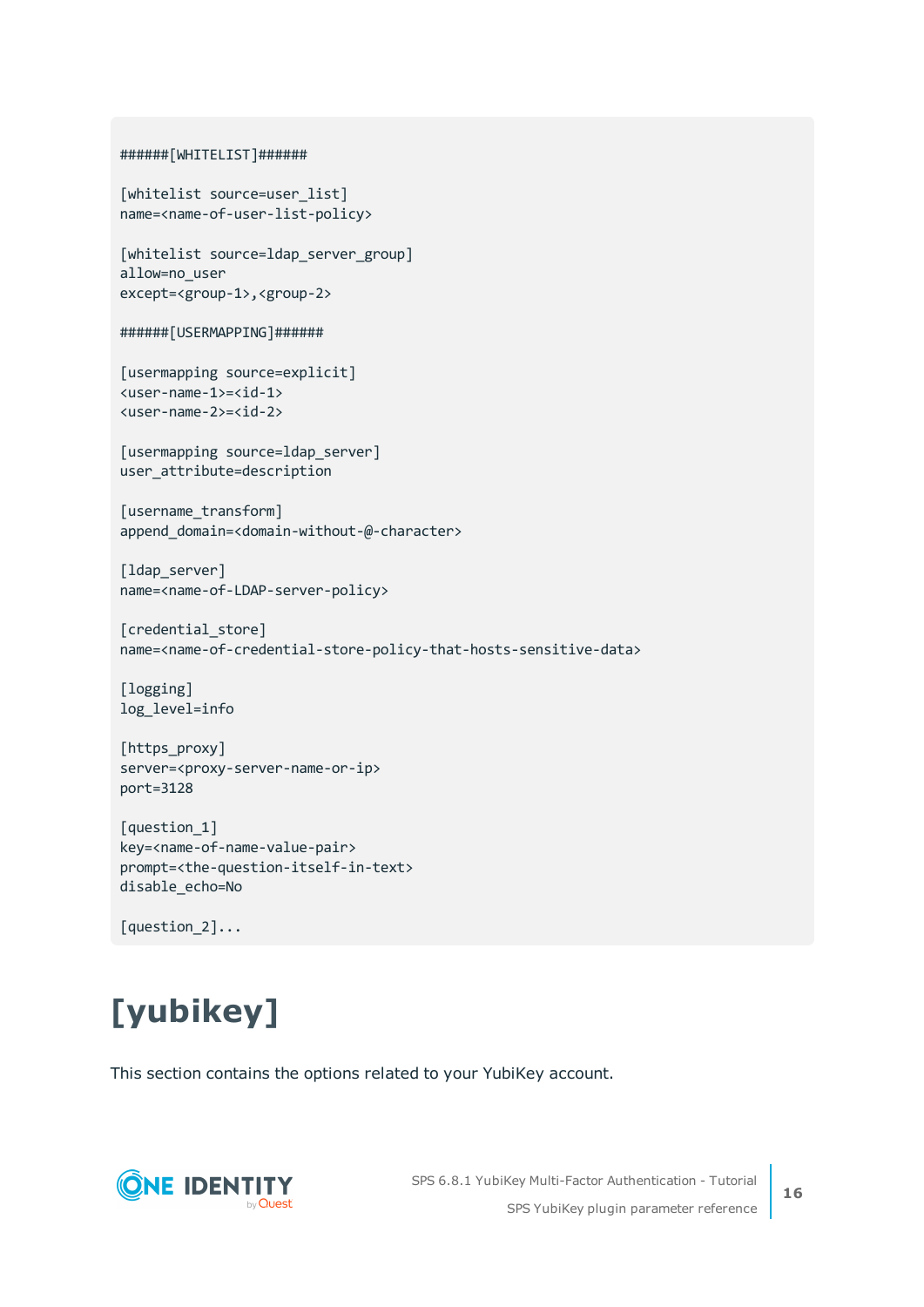```
[vubikev]
client_id=<API-integration-key>
# Do NOT use api key in production
; api_key=<API-security-key>
api_urls=<API-URL>
timeout=10
```
#### **client\_id**

| Type:     | string |
|-----------|--------|
| Required: | yes    |
| Default:  | N/A    |

*Description:* Your YubiKey Client ID (also known as AuthID or API ID).

For details on generating your Client ID and API Key, see [Obtaining](https://support.yubico.com/hc/en-us/articles/360013717560-Obtaining-an-API-Key-for-YubiKey-Development) an API Key for YubiKey [Development](https://support.yubico.com/hc/en-us/articles/360013717560-Obtaining-an-API-Key-for-YubiKey-Development).

To generate your Client ID and API Key, authenticate yourself using a Yubikey One-Time Password and provide your e-mail address as a reference at [Yubico](https://upgrade.yubico.com/getapikey/) get API key.

#### **api\_key**

| Type:     | string                        |
|-----------|-------------------------------|
| Required: | no   yes for testing purposes |
| Default:  | N/A                           |

#### **A** CAUTION:

**This parameter contains sensitive data. Make sure to store this data in your local Credential Store. Type the \$ value for this parameter in production.**

**For details, see Store [sensitive](#page-31-0) plugin data securely.**

**Only enter a value different than \$ for this parameter in the configuration for testing purposes in a secure, non-production environment.**

*Description:* Your YubiKey API key. SPS uses this to communicate with the YubiKey server. For details on using a local Credential Store to host this data, read Store [sensitive](#page-31-0) plugin data [securely](#page-31-0).

For details on generating your Client ID and API Key, see [Obtaining](https://support.yubico.com/hc/en-us/articles/360013717560-Obtaining-an-API-Key-for-YubiKey-Development) an API Key for YubiKey [Development](https://support.yubico.com/hc/en-us/articles/360013717560-Obtaining-an-API-Key-for-YubiKey-Development).

To generate your Client ID and API Key, authenticate yourself using a Yubikey One-Time Password and provide your e-mail address as a reference at [Yubico](https://upgrade.yubico.com/getapikey/) get API key.

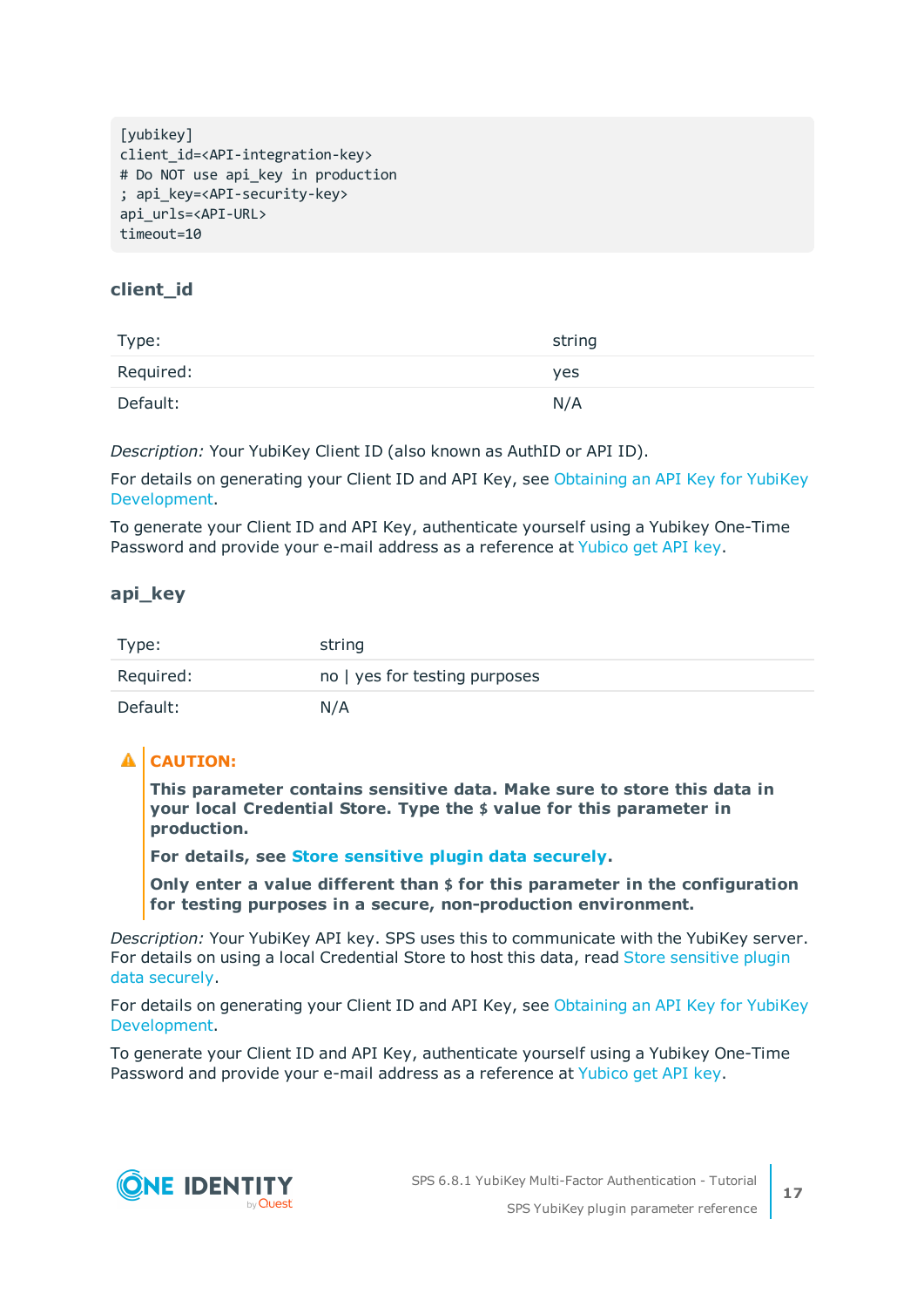#### **A** CAUTION:

**According to the current YubiKey policies, your API token expires if it is not used for 30 days. Make sure that you use it regularly, because SPS will reject your sessions if the API token is expired.**

#### **api\_urls**

| Type:     | string |
|-----------|--------|
| Required: | no     |
| Default:  | N/A    |

*Description:* The default configuration uses Yubico's Cloud validation servers. You can also host your own YubiKey validation server. For details on hosting your own server, see YubiKey OTP [Validation](https://developers.yubico.com/yubikey-val/) Server. If you decide to host your own, use this option to enter a comma-separated list of URLs that point to a YubiKey validation service. Multiple URLs will be attempted in parallel, the first response wins.

#### **timeout**

| Type:     | integer [seconds] |
|-----------|-------------------|
| Required: | no                |
| Default:  | 10                |

<span id="page-17-0"></span>*Description:* How long the plugin waits for YubiKey server to respond.

# **[auth]**

This section contains the options related to authentication.

#### **Declaration**

[auth] prompt=Press Enter for push notification or type one-time password: disable\_echo=yes

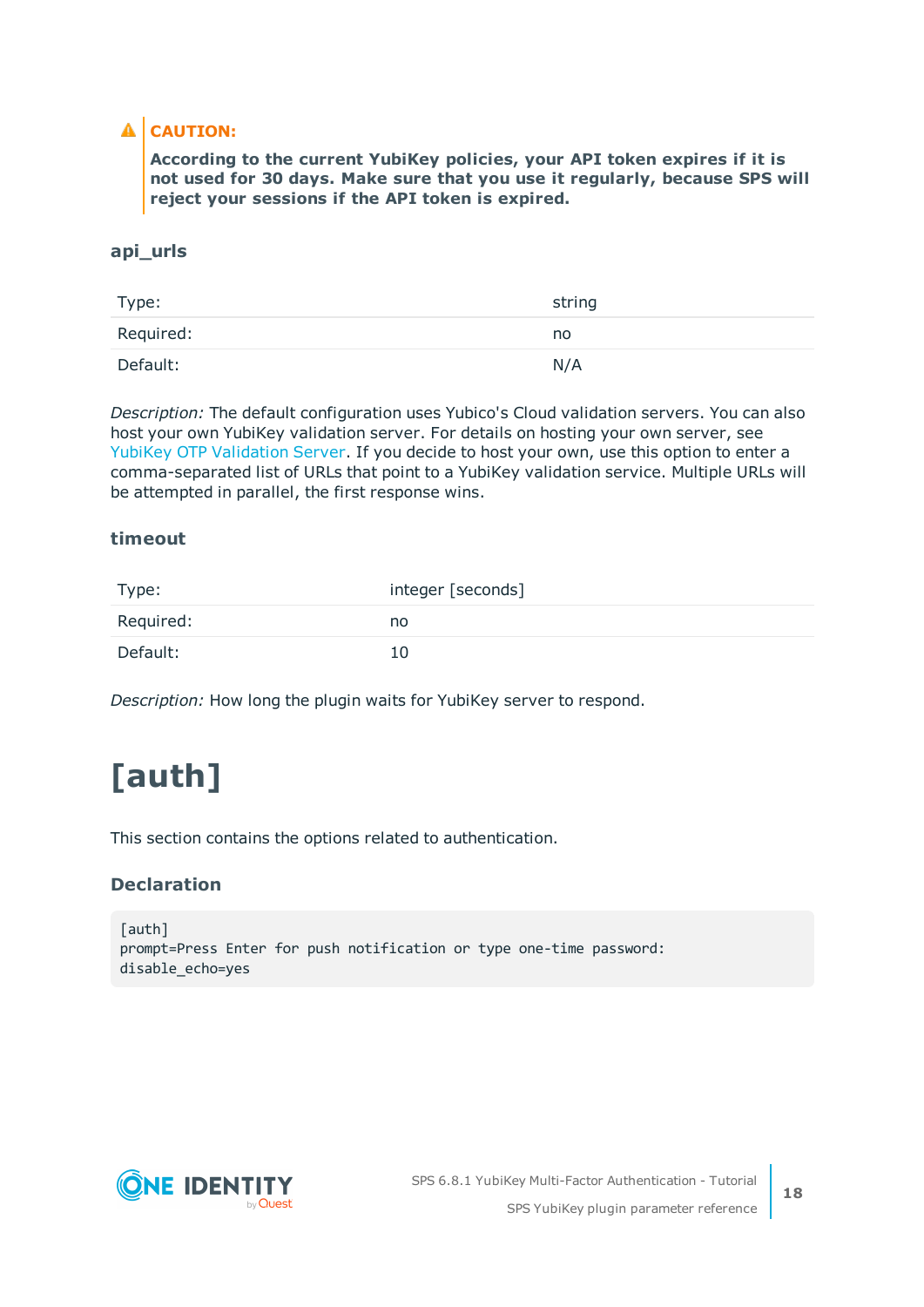#### **prompt**

| Type:     | string                                                       |
|-----------|--------------------------------------------------------------|
| Required: | no                                                           |
| Default:  | Press Enter for push notification or type one-time password: |

*Description:* SPS displays this text to the user in a terminal connection to request an OTP interactively. The text is displayed only if the user uses an OTP-like factor, and does not send the OTP in the connection request.

#### **disable\_echo**

| Type:     | boolean (yes no) |
|-----------|------------------|
| Required: | no               |
| Default:  | no               |

*Description:* For better security, you can hide the characters (OTP or password) that the user types after the prompt. To hide the characters (replace them with asterisks), set disable\_echo to yes.

## <span id="page-18-0"></span>**[connection\_limit by=client\_ip\_ gateway\_user]**

This section contains the options related to limiting parallel sessions.

#### **Declaration**

```
[connection_limit by=client_ip_gateway_user]
limit=0
```
#### **limit**

| Type:     | integer |
|-----------|---------|
| Required: | no      |
| Default:  |         |

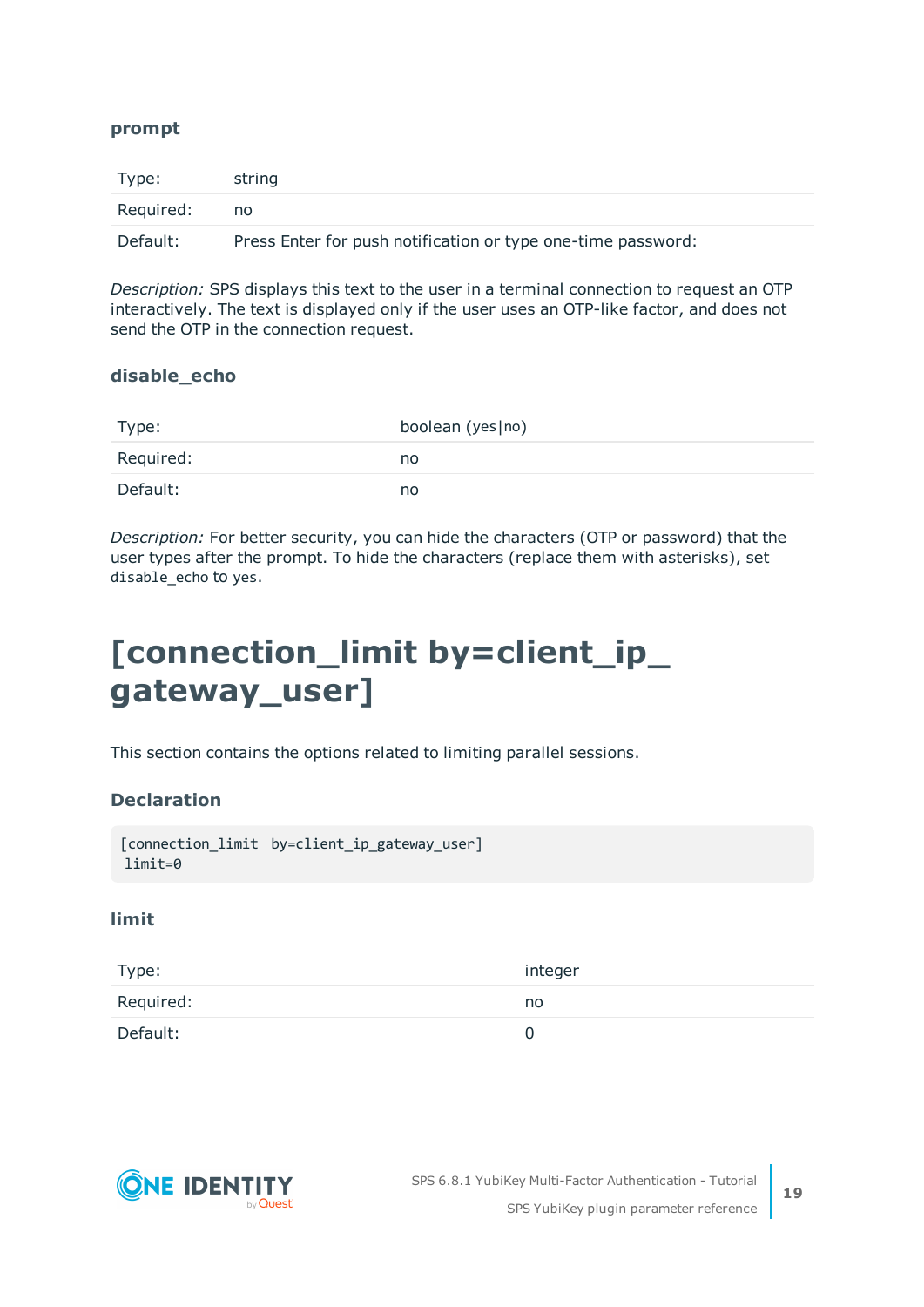*Description:* To limit the number of parallel sessions the gateway user can start from a given client IP address, configure limit. For an unlimited number of sessions, type 0.

## <span id="page-19-0"></span>**[authentication\_cache]**

This section contains the settings that determine how soon after performing a 2FA/MFA authentication the user must repeat the authentication when opening a new session.

After the first YubiKey authentication of the user, SPS will not request a new YubiKey authentication from the user as long as the new authentications happen within soft timeout seconds from each other. After the hard timeout expires (measured from the first YubiKey login of the user), SPS will request a new YubiKey authentication.

In other words, after opening the first session and authenticating on YubiKey, the user can keep opening other sessions without having to authenticate again on YubiKey as long as the time between opening any two sessions is less than soft timeout, but must authenticate on YubiKey if [hard\\_timeout](#page-20-1) expires.



#### **Declaration**

```
[authentication_cache]
soft_timeout=15
hard_timeout=90
conn_limit=5
```
#### <span id="page-19-1"></span>**soft\_timeout**

| Type:     | integer [in seconds]     |
|-----------|--------------------------|
| Required: | yes, if you want caching |
| Default:  | N/A                      |

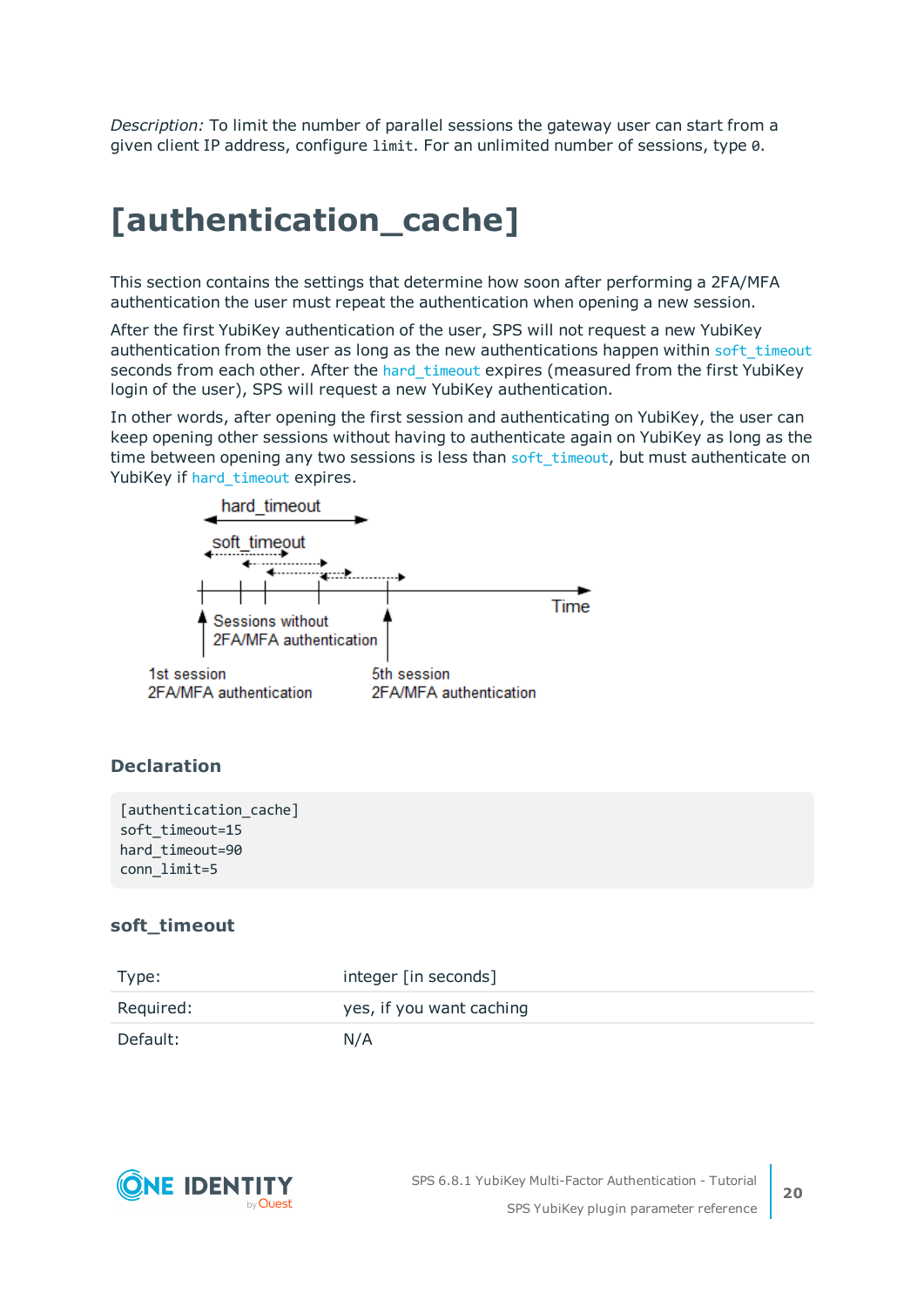*Description:* The time in seconds after which the SPS plugin requires a new YubiKey authentication for the next new session of the user, unless the user successfully authenticates another session within this period.

#### <span id="page-20-1"></span>**hard\_timeout**

| Type:     | integer [in seconds]     |
|-----------|--------------------------|
| Required: | yes, if you want caching |
| Default:  | N/A                      |

*Description:* The time in seconds after which the SPS plugin requires a new YubiKey authentication for the next new session of the user. The time is measured from the last YubiKey authentication of the user.

#### **conn\_limit**

Type: Type: integer [number of]

*Description:* The cache can be used conn\_limit times without multi-factor authentication. If the number of logins exceeds this number, the plugin will request multi-factor authentication again. If this parameter is not set, the number of logins from cache are unlimited.

## <span id="page-20-0"></span>**[WHITELIST]**

Having to perform multi-factor authentication to a remote server every time the user opens a session can be tedious and inconvenient for the users, and can impact their productivity. SPS offers the following methods to solve this problem:

- In SPS, the Connection policy determines the type of authentication required to access a server. If you do not need multi-factor authentication for accessing specific servers, configure your Connection policies accordingly.
- If the user opens a new session within a short period, they can do so without having to perform multi-factor authentication. After this configurable grace period expires, the user must perform multi-factor authentication to open the next session. For details, see [authentication cache].
- The [whitelist source=user list] and [whitelist source=ldap server group] sections allow configuring authentication whitelists and blacklists based on a **User List** policy or an **LDAP Server** policy. These two sections are independent, therefore any of the two can be configured and, for example, can create break-glass access for specific users to allow them to bypass YubiKey authentication.

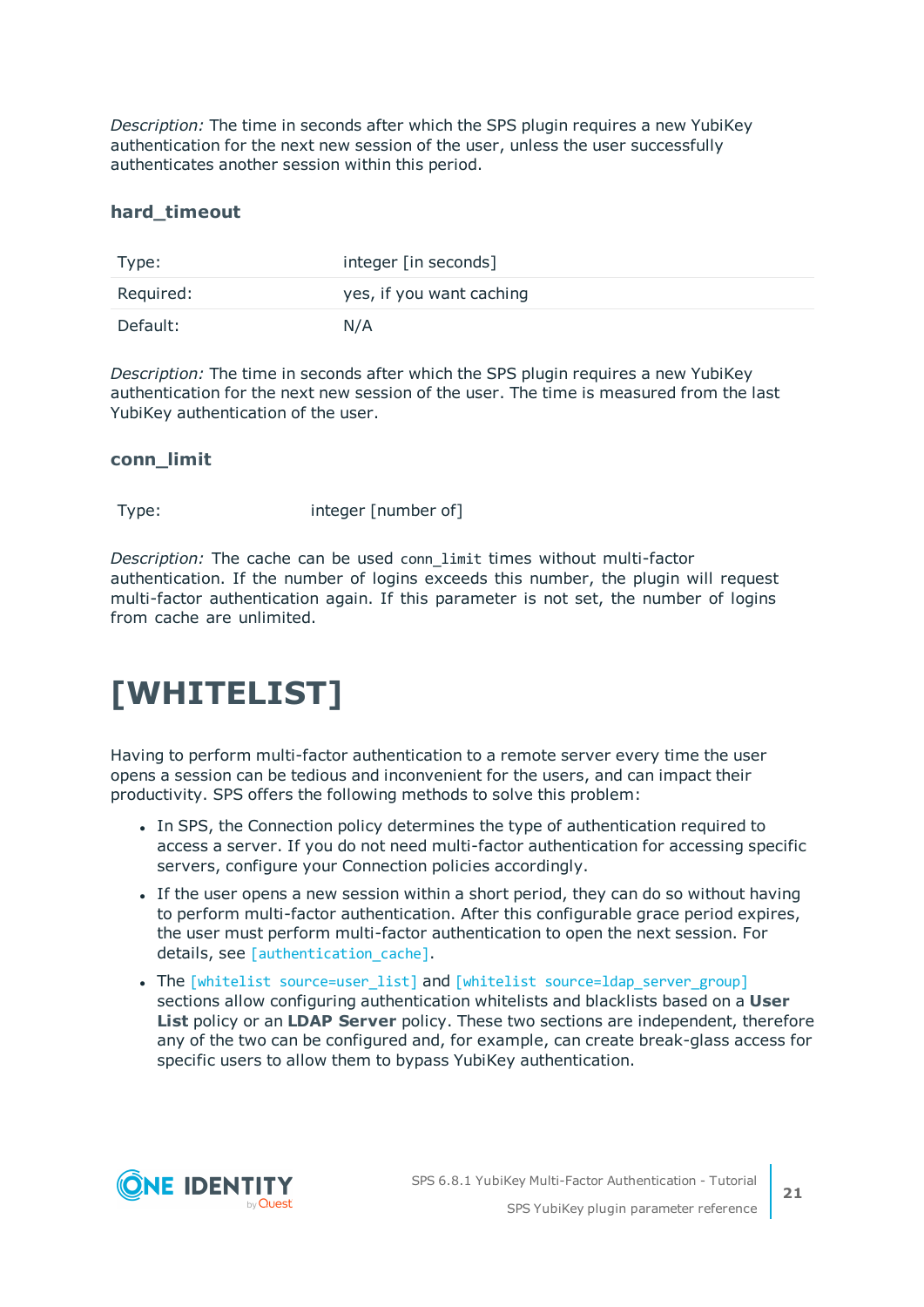### <span id="page-21-0"></span>**[whitelist source=user\_list]**

The [whitelist source=user\_list] section allows whitelisting users based on a **User List** policy configured in SPS (**Policies > User Lists**). To enable this whitelist, configure one of the use cases below.

NOTE: The user names are compared to the **User List** in a case-sensitive manner.

#### **Declaration**

```
[whitelist source=user list]
name=<name-of-user-list-policy>
```
For details on creating user lists, see ["Creating](https://support.oneidentity.com/technical-documents/safeguard-for-privileged-sessions/6.8.1/administration-guide/general-connection-settings/creating-and-editing-user-lists/) and editing user lists" in the [Administration](https://support.oneidentity.com/technical-documents/safeguard-for-privileged-sessions/6.8.1/administration-guide/general-connection-settings/creating-and-editing-user-lists/) Guide.

#### <span id="page-21-1"></span>**name**

| Type:     | string |
|-----------|--------|
| Required: | no     |
| Default:  | N/A    |

*Description:* The name of a **User List** policy containing gateway users configured on SPS (**Policies > User Lists**). You can use this option to selectively require multifactor authentication for your users (for example, to create break-glass access for specific users).

#### **Use case #1: Allow no user except certain users**

To allow specific users to connect without providing YubiKey credentials, the **User List** policy should have the following settings:

- <sup>l</sup> Set **Allow** to **No user** and list the users in the **Except** list.
- **.** Then type the [name](#page-21-1) of this **User List** policy as the value of the name parameter.

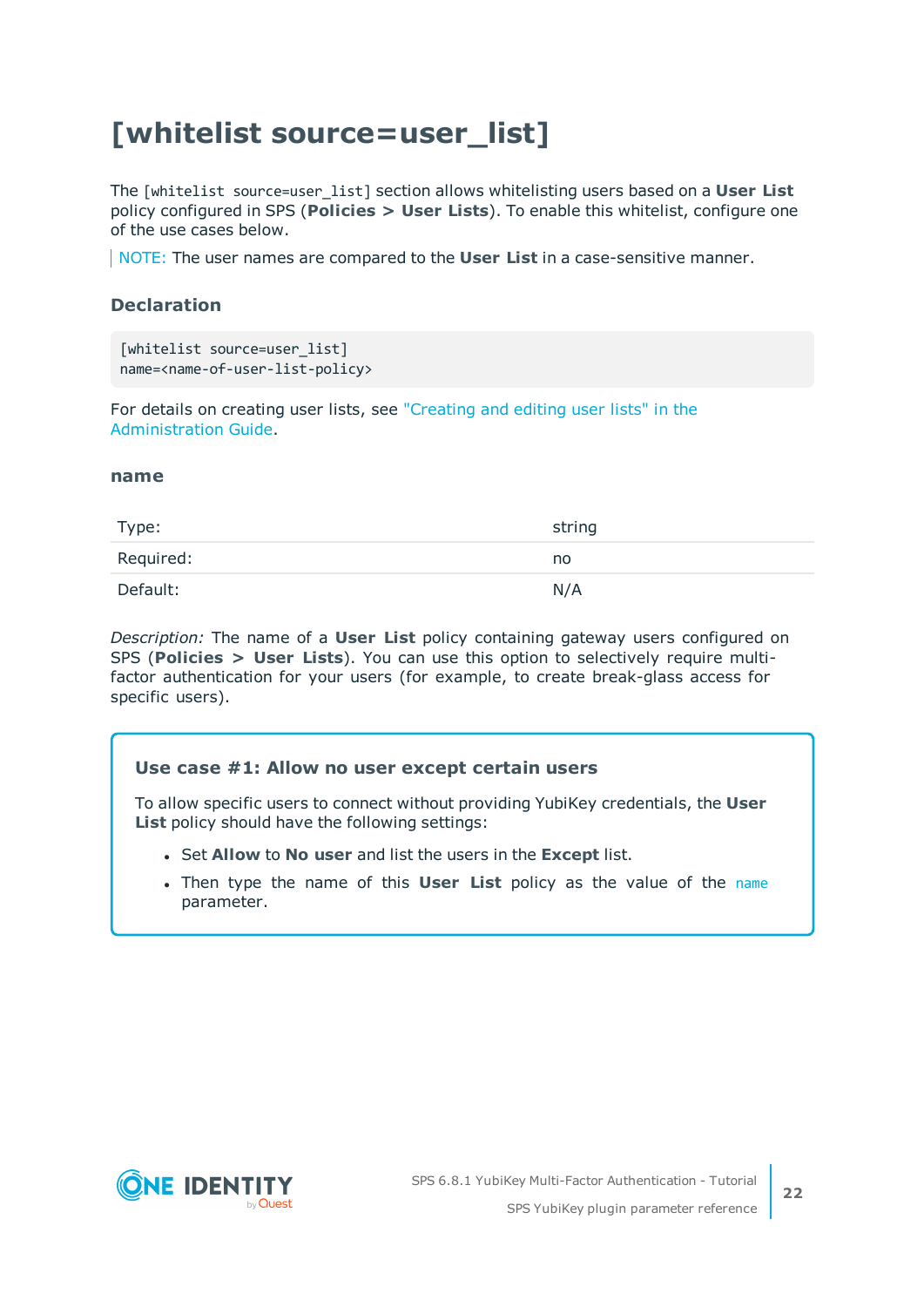#### **Use case #2: Allow all users except certain users**

To enforce YubiKey authentication for selected users, the **User List** policy should have the following settings:

- <sup>l</sup> Set **Allow** to **All users** and list the users in the **Except** list.
- **.** Then type the [name](#page-21-1) of this **User List** policy as the value of the name parameter.

### <span id="page-22-0"></span>**[whitelist source=ldap\_server\_group]**

The [whitelist source=ldap\_server\_group] section allows whitelisting users based on **LDAP Server** group membership. To enable this whitelist, configure one of the use cases below.

NOTE: The user names and groups are compared in LDAP in a case-insensitive manner.

#### **Declaration**

```
[whitelist source=1dap server group]
allow=<no user-or-all users>
except=<group-1>,<group-2>
```
#### <span id="page-22-2"></span>**allow**

| Type:     | string (all_users   no_users) |
|-----------|-------------------------------|
| Required: | no                            |
| Default:  | N/A                           |

*Description:* This parameter defines whether to allow all users or no user to connect without providing YubiKey credentials. Used together with the [except](#page-22-1) parameter, you can define specific LDAP/AD group(s) that are exempt from this rule.

#### <span id="page-22-1"></span>**except**

| Type:     | string |
|-----------|--------|
| Required: | no     |
| Default:  | N/A    |

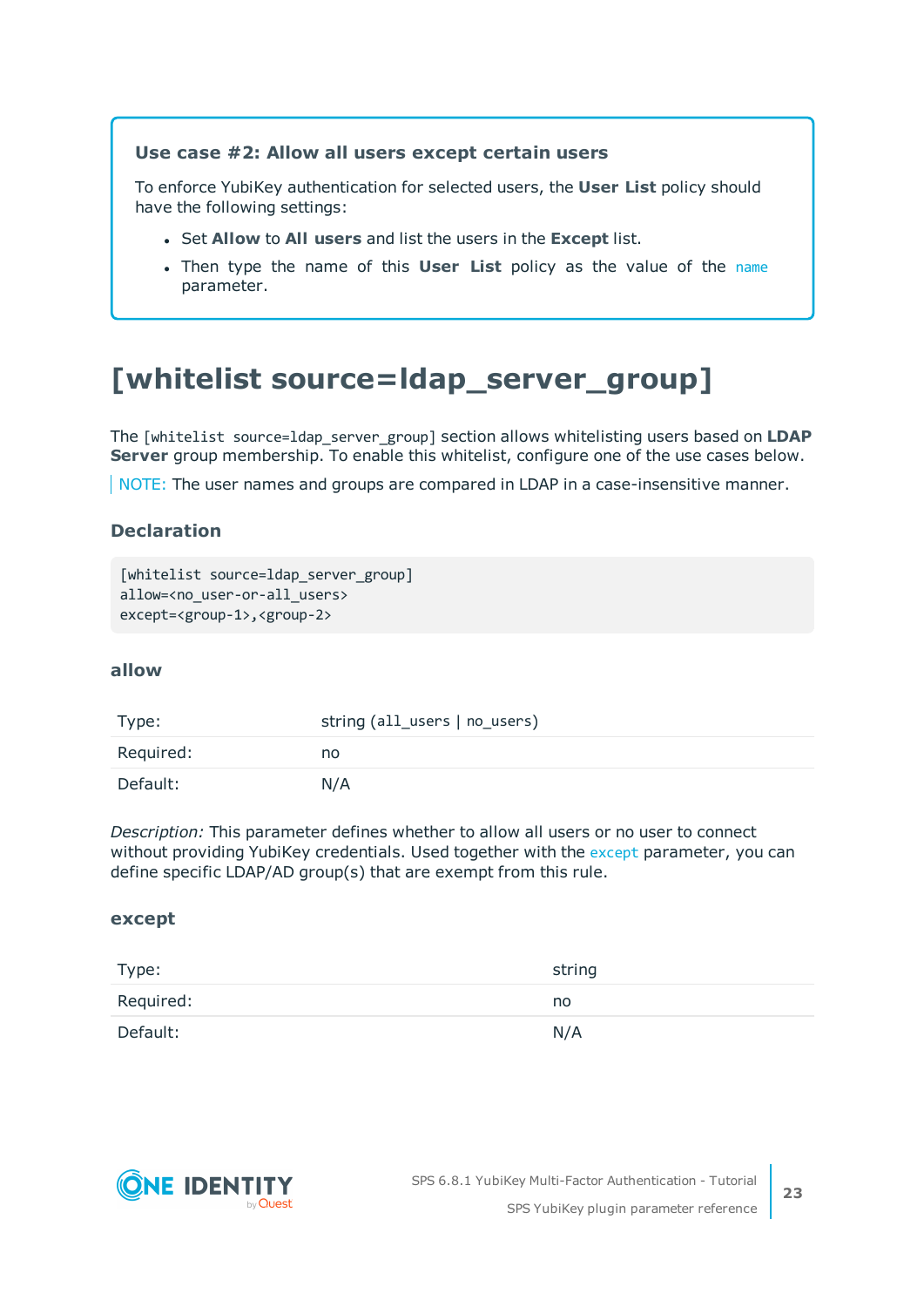*Description:* This parameter defines those specific LDAP/AD group(s) that are exempt from the rule defined by the [allow](#page-22-2) parameter.

#### **Use case #1: Allow no user except members of specific group(s)**

To allow members of specific LDAP/AD group(s) to connect without providing YubiKey credentials, type the names of these LDAP/AD groups as values of the except parameter and set the allow parameter to no\_user:

[whitelist source=ldap server group] allow=<no\_user> except=<group-1>,<group-2>

You must configure the name of the LDAP Server policy in the [1dap\_server] section.

#### **Use case #2: Allow all users except members of specific group(s)**

To enforce YubiKey authentication only on members of specific LDAP/AD group(s), type the names of these LDAP/AD groups as values of the except parameter and set the allow parameter to all users:

[whitelist source=ldap server group] allow=<all users> except=<group-1>,<group-2>

You must configure the name of the LDAP Server policy in the [1dap\_server] section.

## <span id="page-23-0"></span>**[USERMAPPING]**

By default, SPS assumes that the external YubiKey identity of the user is the same as the gateway username (that is, the username the user used to authenticate on SPS during the gateway authentication). If there was no gateway authentication, then the server username is used for authentication.

The gateway usernames are different from the external YubiKey identities, you must configure the SPS YubiKey plugin to map the gateway usernames to the external YubiKey identities.

The external identity is the YubiKey Public ID, which is 12 lowercase letters.

You can use the following methods:

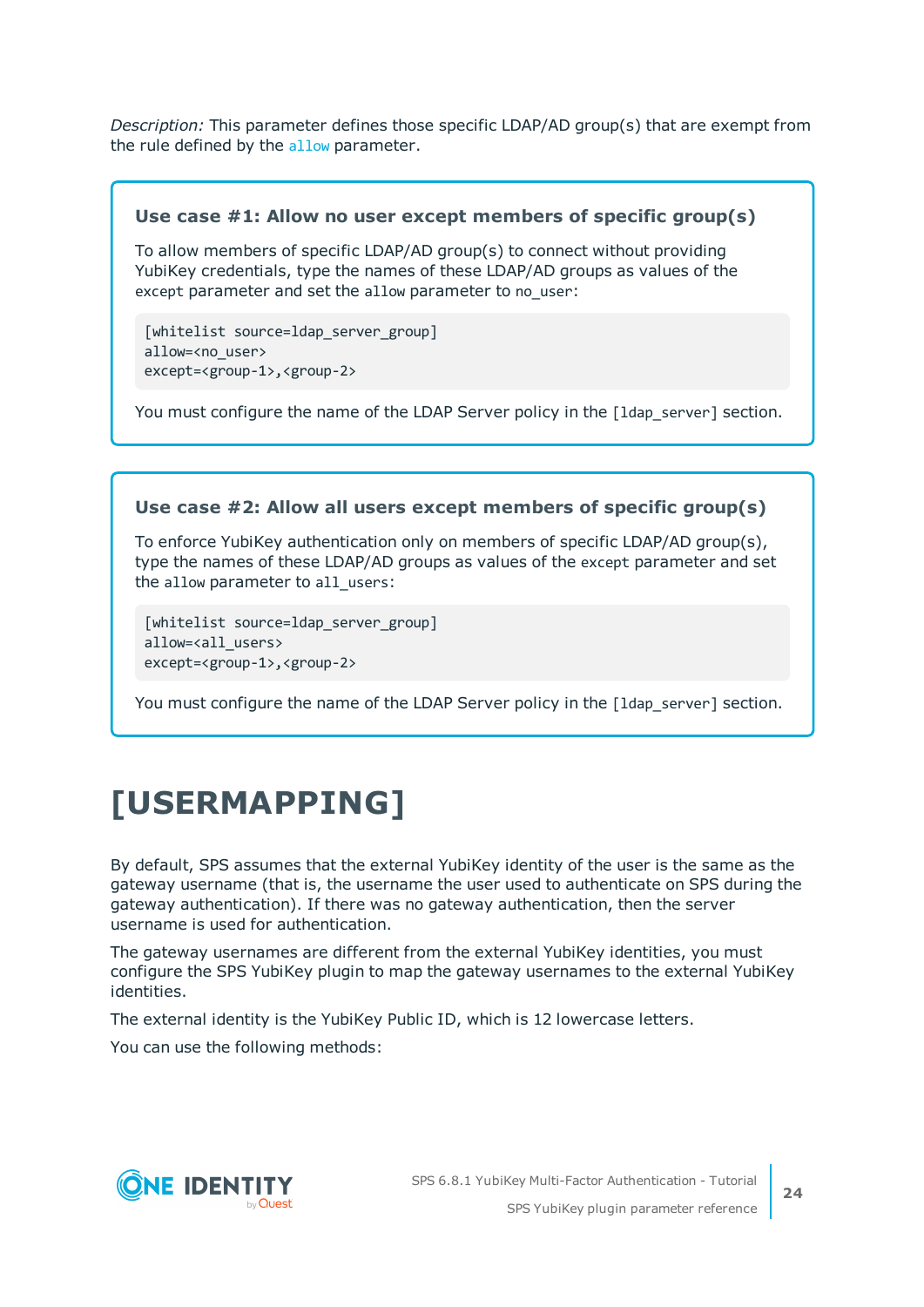- Explicit mapping: [usermapping [source=explicit\]](#page-24-0)
- LDAP server mapping: [\[usermapping](#page-24-1) source=ldap]

To look up the external YubiKey identity of the user from an LDAP/Active Directory database, configure the [usermapping [source=ldap\\_server\]](#page-24-1) section of the SPS YubiKey plugin.

The Explicit method has priority over the LDAP server method.

If you have configured neither the append domain parameter nor any of the [USERMAPPING] sections, SPS assumes that the external YubiKey identity of the user is the same as the gateway username.

### <span id="page-24-0"></span>**[usermapping source=explicit]**

To map the gateway user name to an external YubiKey identity, configure the following name-value pairs.

#### **Declaration**

```
[usermapping source=explicit]
<example-user-1>=<ID-1>
<example-user-2>=<ID-2>
```
#### **<exampleuser>**

| Type:     | string |
|-----------|--------|
| Required: | no     |
| Default:  | N/A    |

*Description:* To map the gateway user name to an external YubiKey identity, configure the name-value pairs in the following way:

- Type the gateway user name instead of <example-user-1>.
- Type the external YubiKey ID instead of  $\langle$ ID-1>.

NOTE: Use this option only if there are not only a few users, or for testing purposes. If there are too many users, it can cause performance issues.

### <span id="page-24-1"></span>**[usermapping source=ldap\_server]**

To look up the external YubiKey identity of the user from an LDAP/Active Directory database, configure the [usermapping source=1dap server] section of the SPS YubiKey

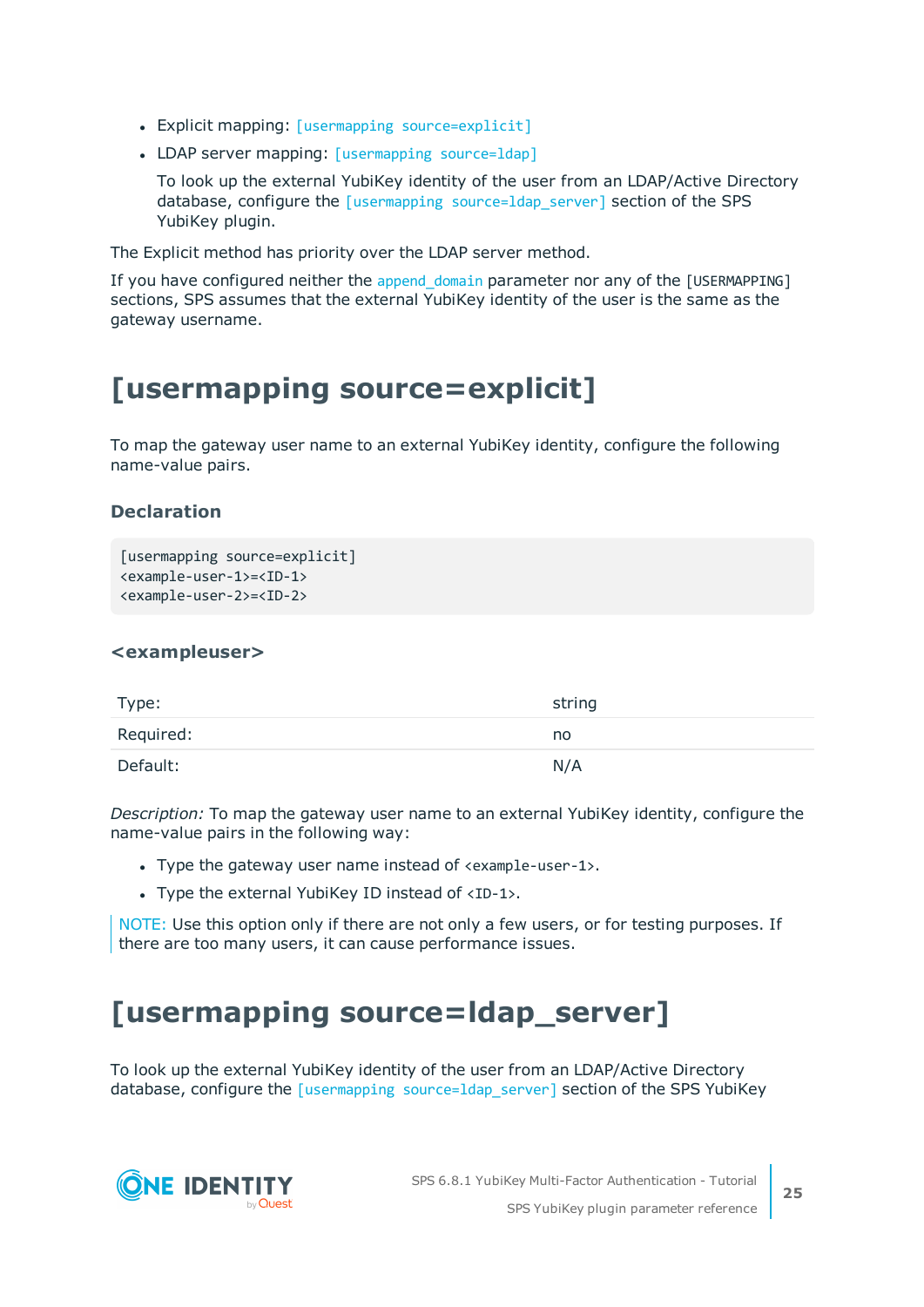plugin.

#### **Declaration**

```
[usermapping source=ldap server]
user_attribute=description
```
You must configure the name of the LDAP Server policy in the [1dap\_server] section.

If you configure both the [append\\_domain](#page-25-1) parameter in the [\[username\\_transform\]](#page-25-0) section and the [usermapping source=1dap\_server] section of the SPS YubiKey plugin, SPS appends the @ character and the value of the [append\\_domain](#page-25-1) parameter to the value retrieved from the LDAP database.

#### **user\_attribute**

| Type:     | string |
|-----------|--------|
| Required: | no     |
| Default:  | N/A    |

*Description:* The user attribute must be an LDAP/AD user attribute (with a non-empty UTF8 attribute string) that contains the external identity. For example, description, cn, mail. For a complete list see the User [class](https://docs.microsoft.com/en-gb/windows/desktop/ADSchema/c-user) section of the Active Directory Schema document.

### <span id="page-25-0"></span>**[username\_transform]**

This section contains username transformation-related settings.

#### **Declaration**

```
[username transform]
append_domain=<domain-without-@-character>
```
If you have configured [\[USERMAPPING\]](#page-23-0), the [username\_transform] process will run after the [\[USERMAPPING\]](#page-23-0) process.

#### <span id="page-25-1"></span>**append\_domain**

Type: string (nonrequired, no default)

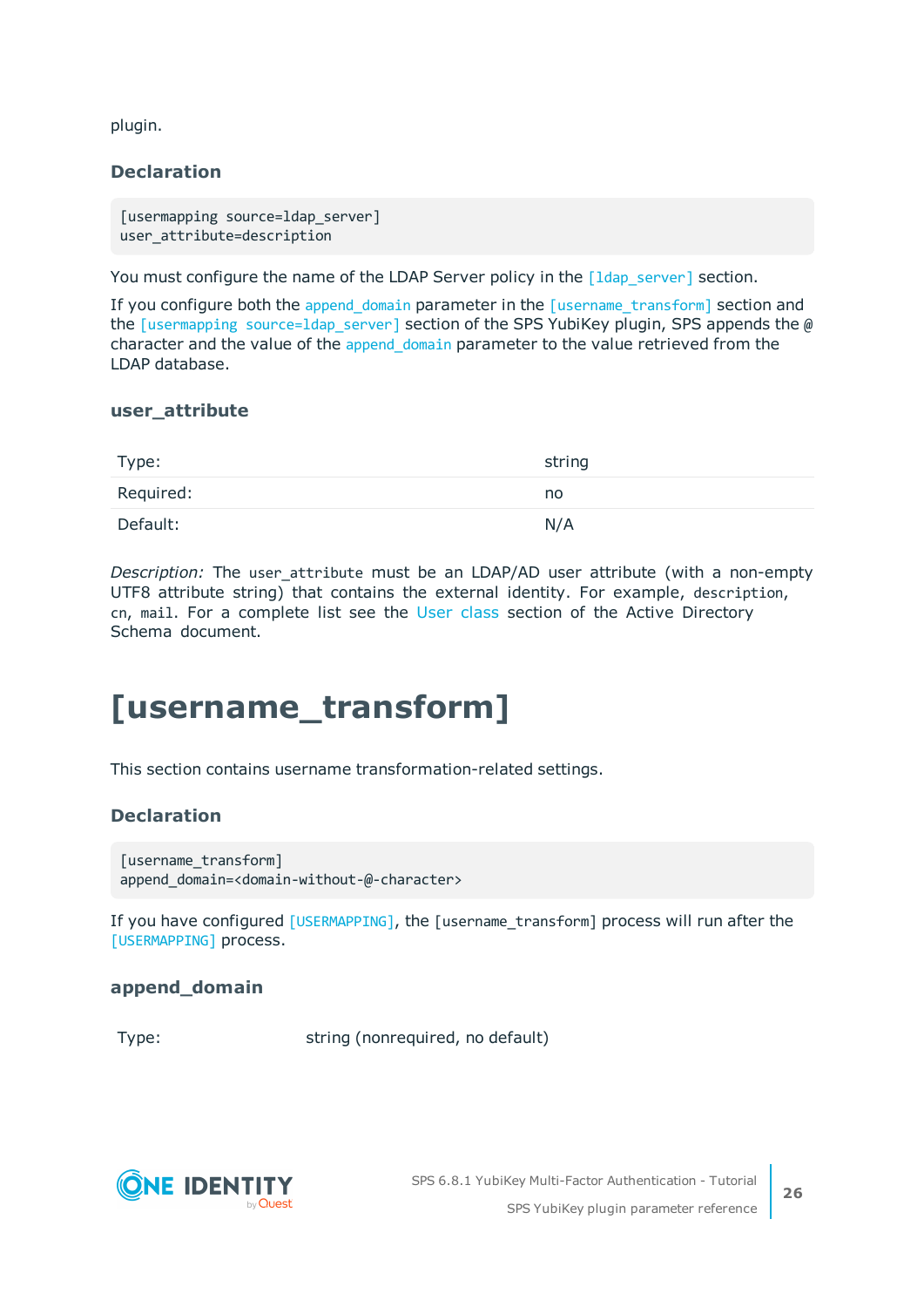| Required: | no  |
|-----------|-----|
| Default:  | N/A |

#### *Description:*

If the YubiKey service requires the use of domain name in the external YubiKey identity, configure the append domain parameter in the [\[username\\_transform\]](#page-25-0) section. In this case, SPS automatically appends the  $\omega$  character and the value of this option to the username from the session, and uses the resulting username on the YubiKey server to authenticate the user. For example, if the domain is set to append\_domain: example.com and the username is Example.User, the SPS plugin will look for the user Example.User@example.com on the YubiKey server.

If you configure both the append domain parameter in the  $[$ username transform] section and the [usermapping source=ldap server] section of the SPS YubiKey plugin, SPS appends the  $\omega$ character and the value of the append domain parameter to the value retrieved from the LDAP database.

### <span id="page-26-0"></span>**[ldap\_server]**

The LDAP Server policy that you want to use in an LDAP server usermapping source or an LDAP server group whitelist source. Required if you have configured [\[usermapping](#page-24-1)] [source=ldap\\_server\]](#page-24-1) on page 25 and [whitelist [source=ldap\\_server\\_group\]](#page-22-0) on page 23.

#### **Declaration**

[ldap server] name=<name-of-LDAP-server-policy>

#### **name**

| Type:     | string      |
|-----------|-------------|
| Required: | conditional |
| Default:  | N/A         |

*Description:* The name of a configured LDAP Server policy in SPS. For details on configuring LDAP policies, see ["Authenticating](https://support.oneidentity.com/technical-documents/safeguard-for-privileged-sessions/6.8.1/administration-guide/general-connection-settings/authenticating-users-to-an-ldap-server/) users to an LDAP server" in the [Administration](https://support.oneidentity.com/technical-documents/safeguard-for-privileged-sessions/6.8.1/administration-guide/general-connection-settings/authenticating-users-to-an-ldap-server/) Guide.



**27**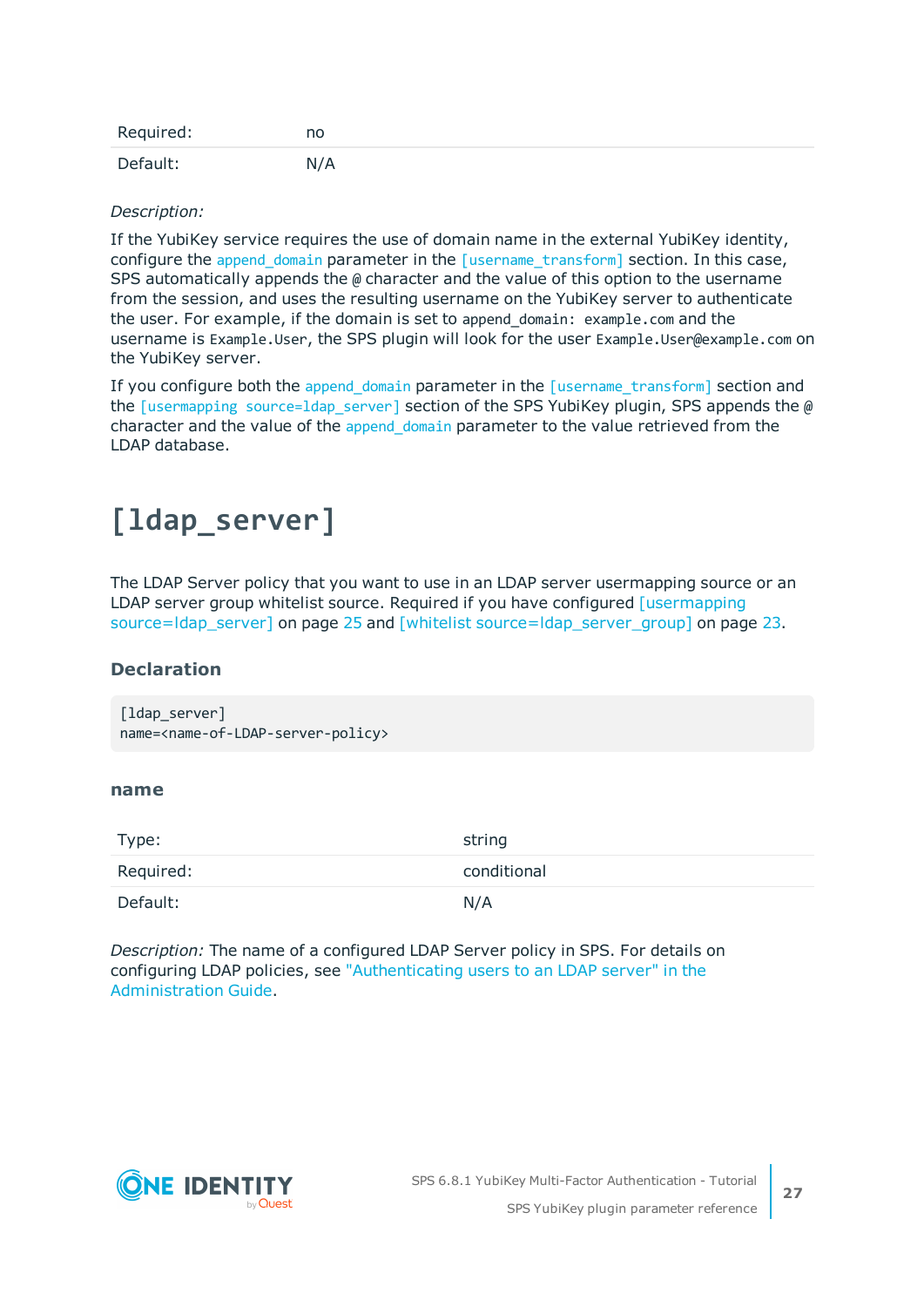# <span id="page-27-0"></span>**[credential\_store]**

This section contains settings related to storing sensitive information of the plugin.

#### **Declaration**

```
[credential store]
name=<name-of-credential-store-policy-that-hosts-sensitive-data>
```
#### <span id="page-27-2"></span>**name**

| Type:     | string |
|-----------|--------|
| Required: | no     |
| Default:  | N/A    |

*Description:* The name of a local Credential Store policy configured on SPS. You can use this Credential Store to store sensitive information of the plugin in a secure way (for example, the api\_key value in the [yubikey] section).

<span id="page-27-1"></span>For details, see Store [sensitive](#page-31-0) plugin data securely.

# **[logging]**

This section contains logging-related settings.

#### **Declaration**

[logging] log\_level=info

#### **log\_level**

| Type:     | integer or string |
|-----------|-------------------|
| Required: | no                |
| Default:  | info              |

*Description:* The logging verbosity of the plugin. The plugin sends the generated log messages to the SPS syslog system. You can check the log messages in the **Basic**

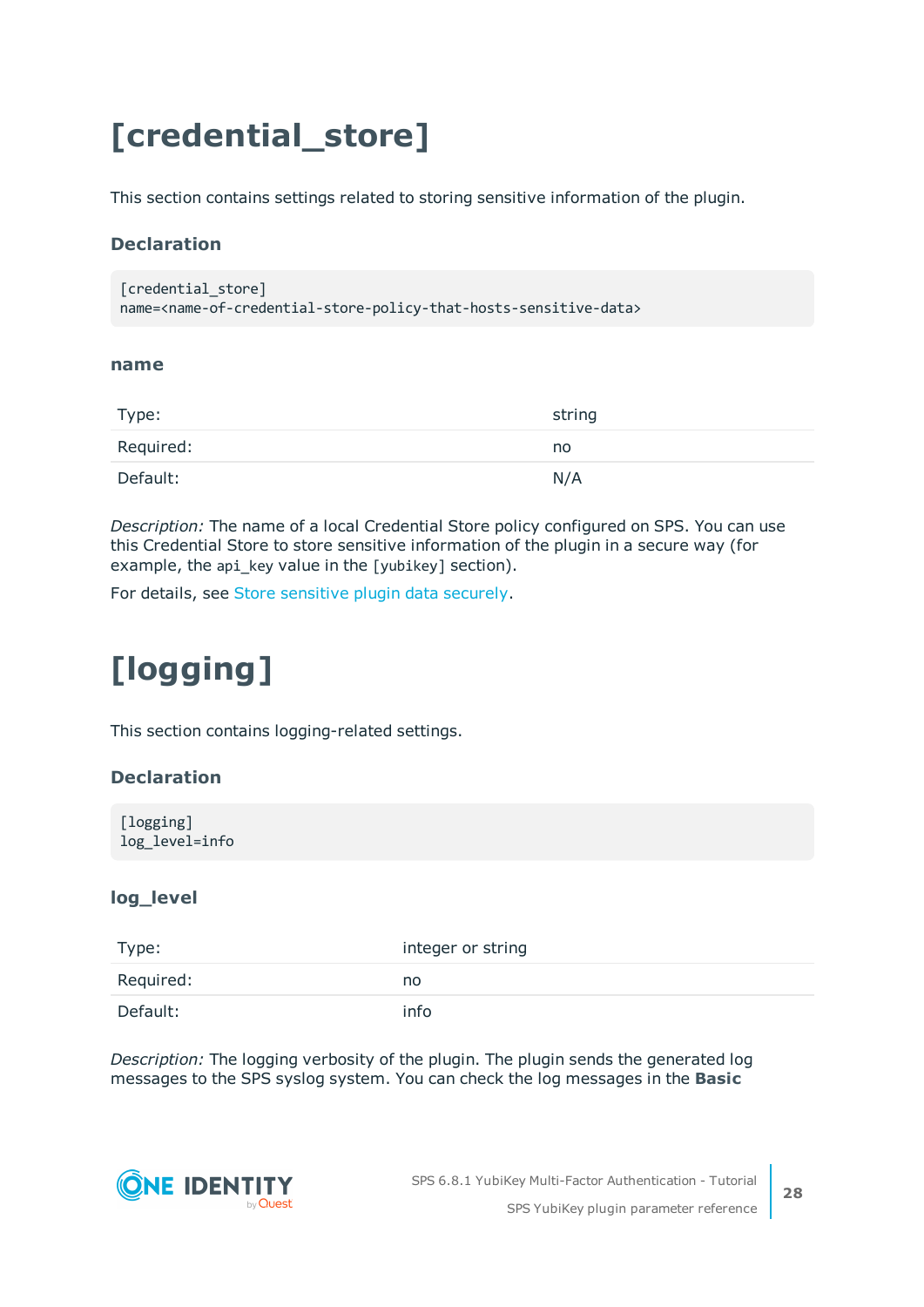**settings > Troubleshooting > View log files** section of the SPS web interface. To show only the messages generated by the plugins, filter on the plugin: string.

The possible values are:

- $\cdot$  debug
- info
- $\bullet$  warning
- $\cdot$  error
- critical

<span id="page-28-0"></span>For details, see Python logging API's log levels: [Logging](https://docs.python.org/2/library/logging.html#logging-levels) Levels.

# **[https\_proxy]**

This section contains HTTPS proxy-related settings.

#### **Declaration**

```
[https_proxy]
server=<proxy-server-name-or-ip>
port=3128
```
#### **server**

| Type:     | string |
|-----------|--------|
| Required: | no     |
| Default:  | N/A    |

*Description:* The name or IP address of the HTTPS proxy server.

#### **name**

| Type:     | integer |
|-----------|---------|
| Required: | no      |
| Default:  | 3128    |

*Description:* The port number of the HTTPS proxy server.

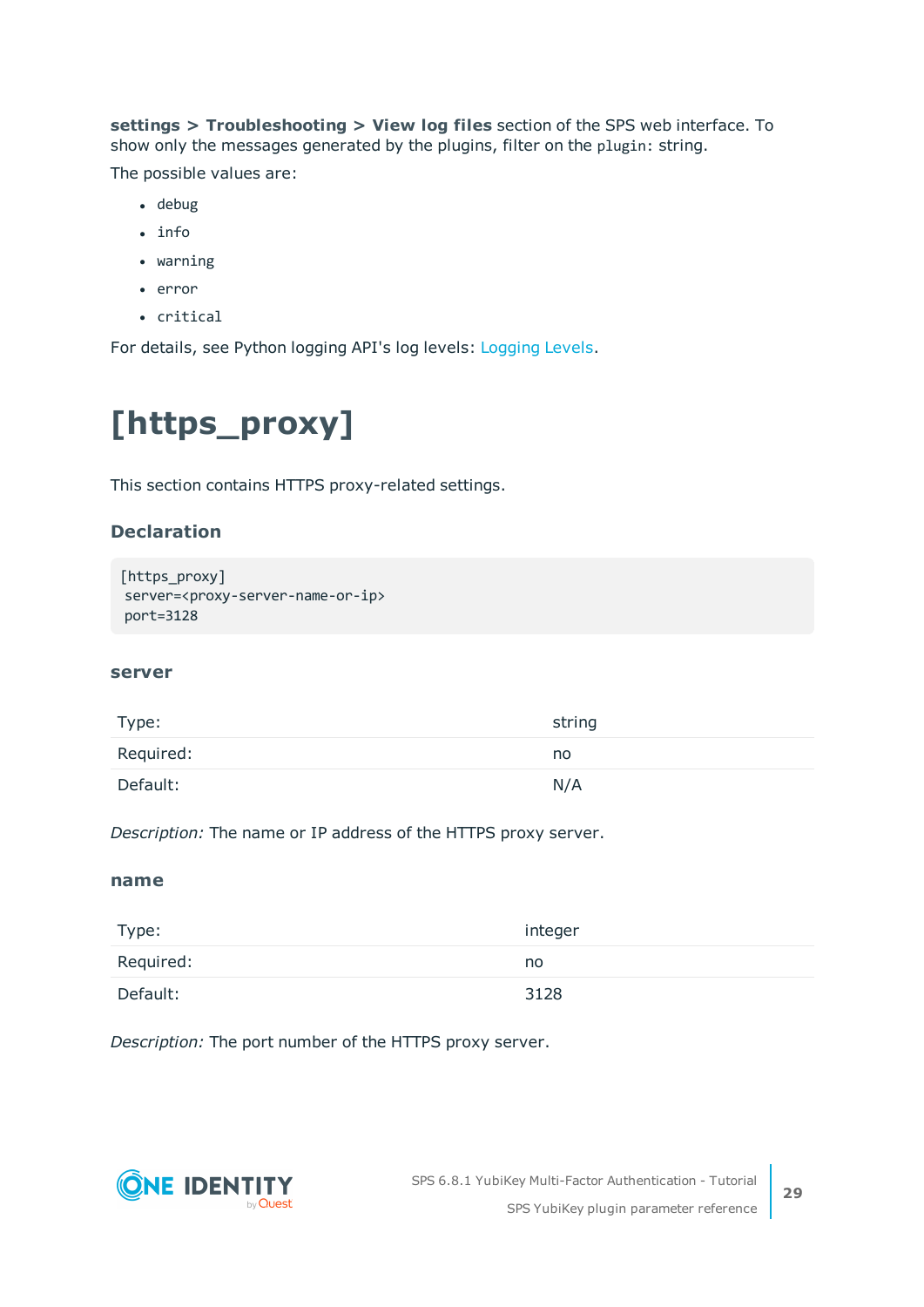# <span id="page-29-0"></span>**[question\_1]**

NOTE: To configure this optional section, contact our [Support](https://support.oneidentity.com/one-identity-safeguard-for-privileged-sessions) Team.

To request additional information from the user (for example, ticket number), define one or more [question\_] section (for example, [question\_1], [question\_2]). The user input will be stored under the value of key in the questions section of the session cookie.

*Description:* Used for communication between plugins. This is an interactive request/response right after authentication in order to supply data to Credential Store plugins. The question is transferred to the session cookie and all hooks of all plugins receive it.

For example, if you have an external authenticator app, you do not have to wait for the question to be prompted but can authenticate with a one-time password:

ssh otp=123456@root@scb

Name subsequent questions with the appropriate number (for example, [question 1], [question 2], and so on).

For details, see "Performing [authentication](https://support.oneidentity.com/technical-documents/safeguard-for-privileged-sessions/6.8.1/administration-guide/advanced-authentication-and-authorization-techniques/integrating-external-authentication-and-authorization-systems/performing-authentication-with-aa-plugin-in-terminal-connections/) with AA plugin in terminal connections" in the [Administration](https://support.oneidentity.com/technical-documents/safeguard-for-privileged-sessions/6.8.1/administration-guide/advanced-authentication-and-authorization-techniques/integrating-external-authentication-and-authorization-systems/performing-authentication-with-aa-plugin-in-terminal-connections/) Guide and "Performing [authentication](https://support.oneidentity.com/technical-documents/safeguard-for-privileged-sessions/6.8.1/administration-guide/advanced-authentication-and-authorization-techniques/integrating-external-authentication-and-authorization-systems/performing-authentication-with-aa-plugin-in-remote-desktop-connections/) with AA plugin in Remote Desktop connections" in the [Administration](https://support.oneidentity.com/technical-documents/safeguard-for-privileged-sessions/6.8.1/administration-guide/advanced-authentication-and-authorization-techniques/integrating-external-authentication-and-authorization-systems/performing-authentication-with-aa-plugin-in-remote-desktop-connections/) Guide.

#### **prompt**

| Type:     | string |
|-----------|--------|
| Required: | yes    |
| Default:  | N/A    |

*Description:* The question itself in text format.

#### **key**

| Type:     | string |
|-----------|--------|
| Required: | yes    |
| Default:  | N/A    |

*Description:* The name of the name-value pair.

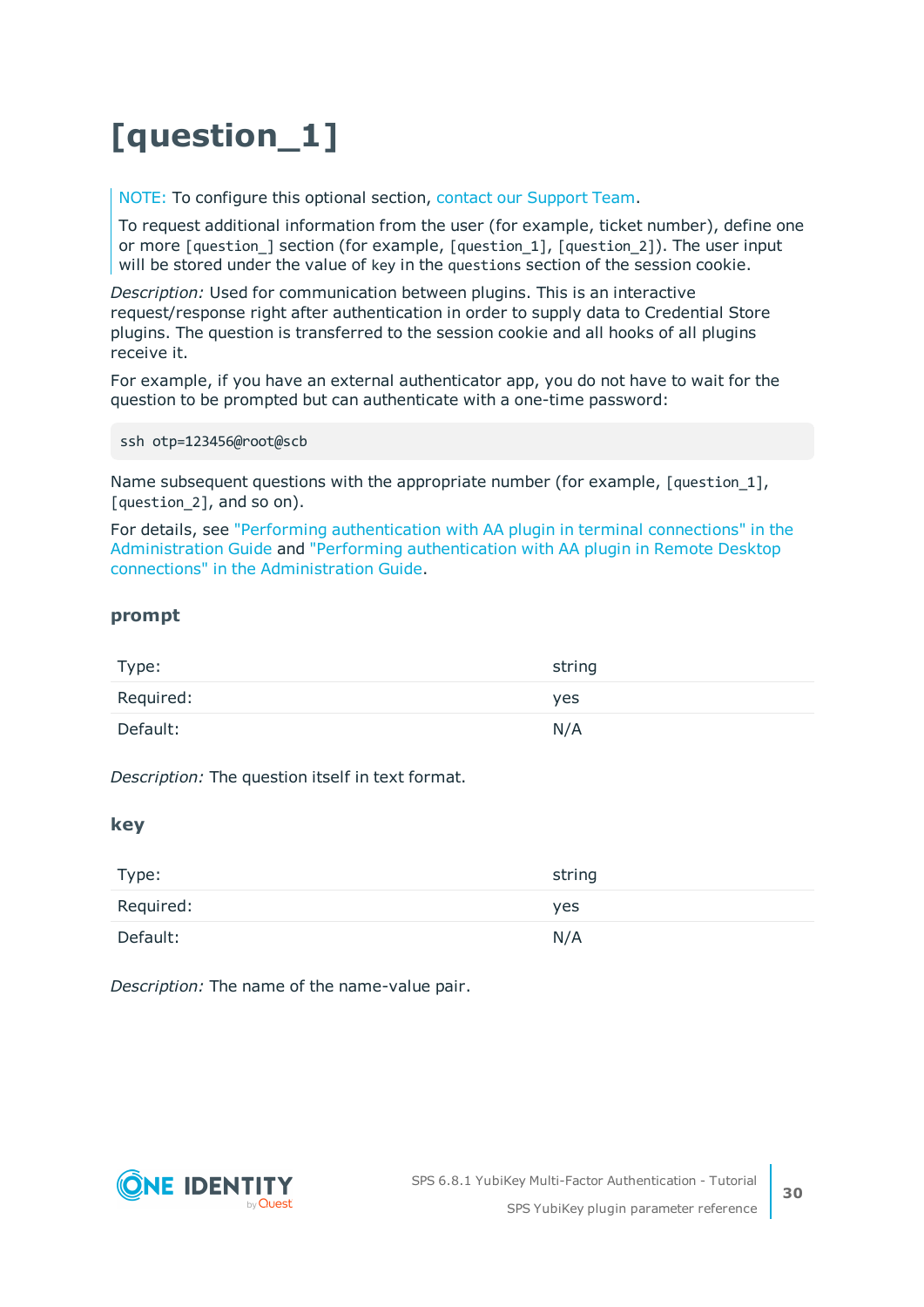#### **disable\_echo**

| Type:     | boolean (yes no) |
|-----------|------------------|
| Required: | no.              |
| Default:  | no               |

*Description:* Whether the answer to the question is visible (yes), or replaced with asterisks (no).

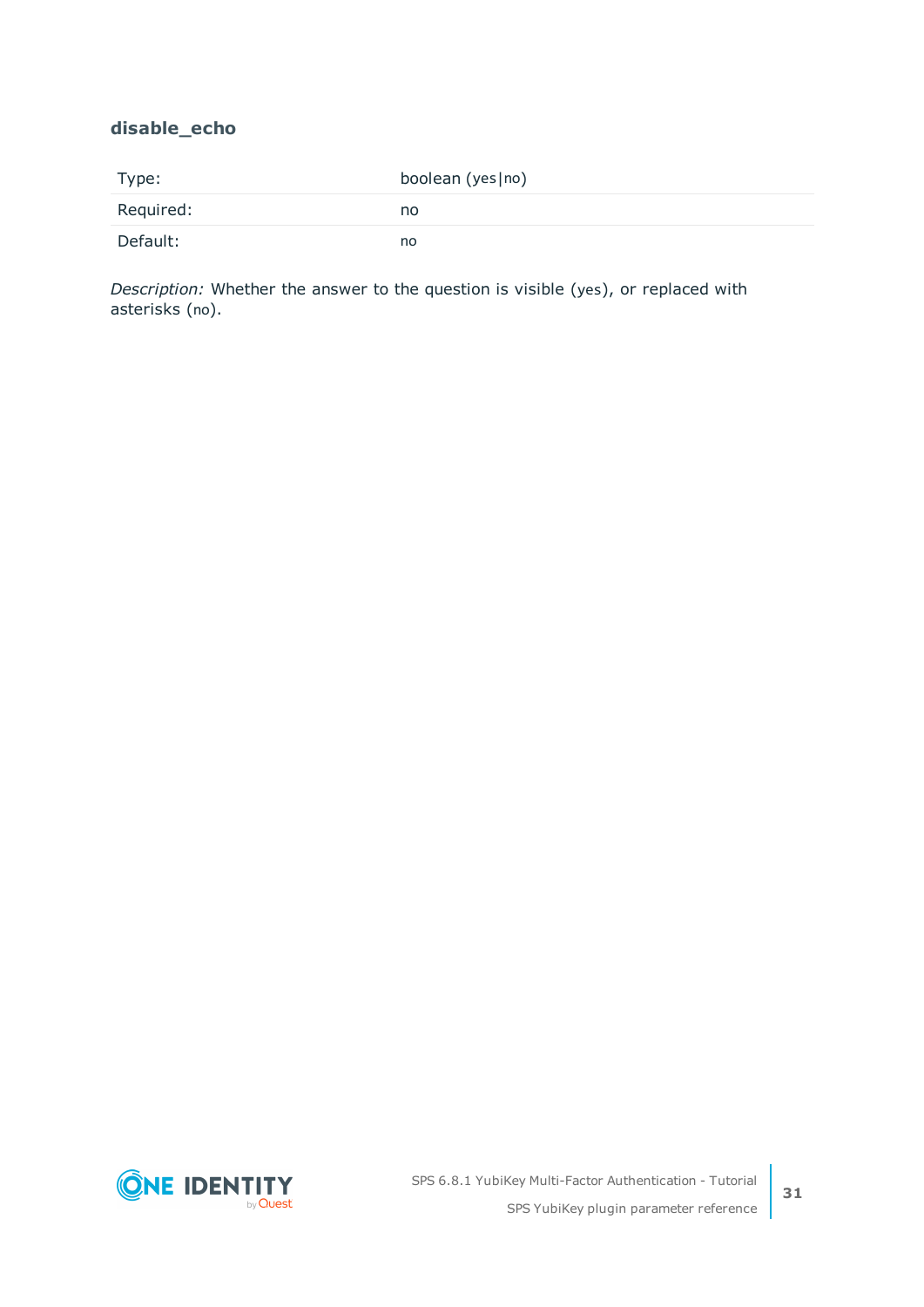# <span id="page-31-0"></span>**Store sensitive plugin data securely**

By default, the configuration of the plugin is stored on SPS in the configuration of SPS. Make sure that you store the sensitive parameters (for example, api key) of the plugin in an encrypted way.

#### *To store sensitive plugin data securely*

1. Log in to SPS, navigate to **Policies > Credential Stores** and create a **Local** Credential Store. For details, see ["Configuring](https://support.oneidentity.com/technical-documents/safeguard-for-privileged-sessions/6.8.1/administration-guide/advanced-authentication-and-authorization-techniques/using-credential-stores-for-server-side-authentication/configuring-local-credential-stores/) local Credential Stores" in the [Administration](https://support.oneidentity.com/technical-documents/safeguard-for-privileged-sessions/6.8.1/administration-guide/advanced-authentication-and-authorization-techniques/using-credential-stores-for-server-side-authentication/configuring-local-credential-stores/) Guide.

Instead of usernames and passwords, you will store the configuration parameters of the plugin in this Credential Store.

- 2. Add the plugin parameters you want to store in an encrypted way to the Credential Store. You can store any configuration parameter of the plugin in the Credential Store, but note that if an option appears in the Credential Store, the plugin will use it. If the same parameter appears in the configuration of the plugin, it will be ignored.
	- **.** Enter the name of the configuration section without the brackets in the Host field (for example, yubikey).
	- <sup>l</sup> Enter the name of the plugin parameter in the **Username** field (for example, api key).
	- <sup>l</sup> Enter the value of the plugin parameter in the **Passwords** field.

**Commit** 

 $\blacksquare$  Click

- 3. Navigate to the configuration of the plugin on the **Policies > AA Plugin Configurations** page.
- 4. In the plugin configuration file, enter the name of the local Credential Store under the [\[credential\\_store\]](#page-27-0) section as the value of the [name](#page-27-2) parameter.
- 5. Enter  $$$  as the value of the parameter storing sensitive data.

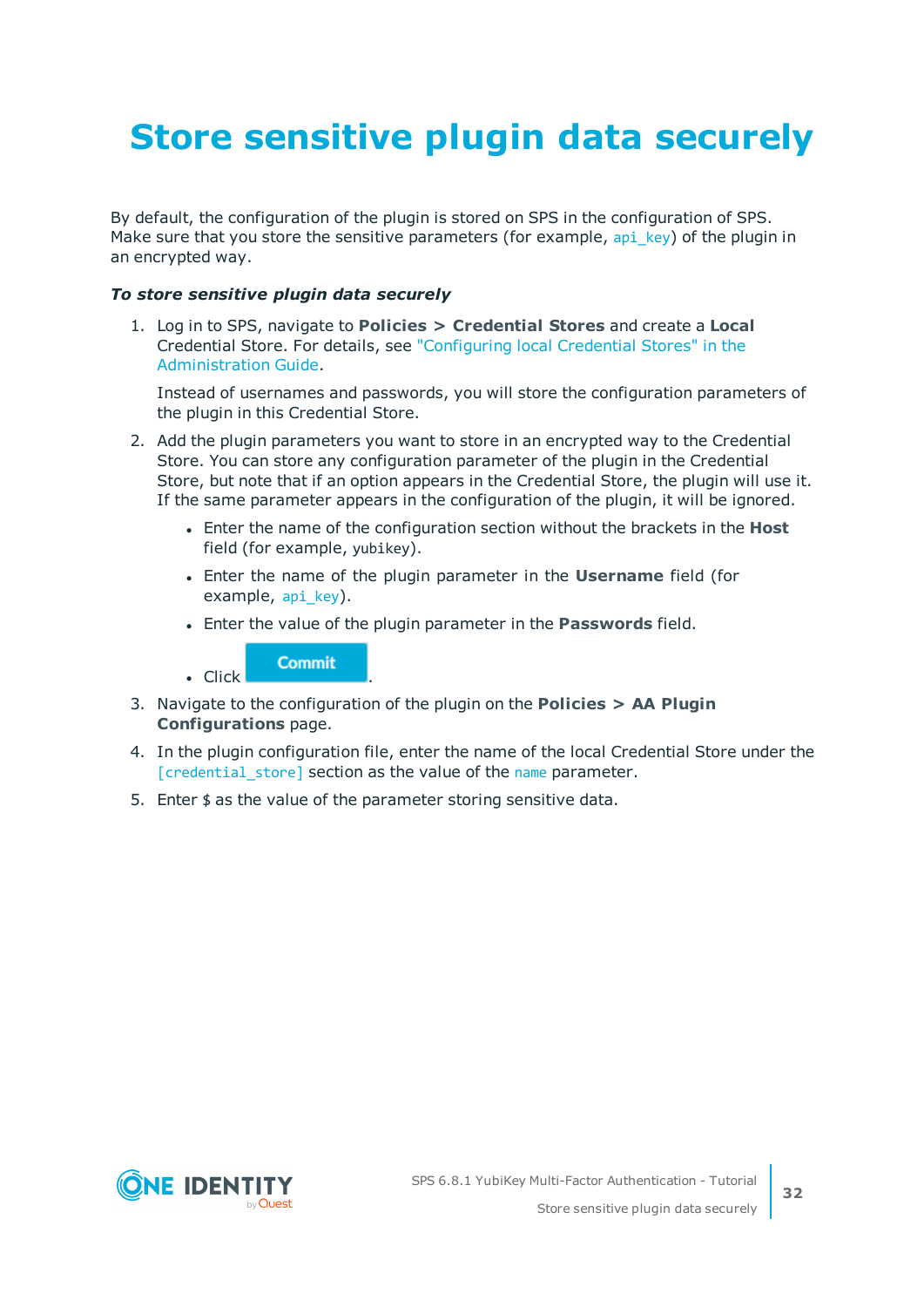# <span id="page-32-0"></span>**Perform multi-factor authentication with the SPS YubiKey plugin in terminal connections**

The following describes how to establish a terminal connection (SSH, TELNET, or TN3270) to a server.

#### *To establish a terminal connection (SSH, TELNET, or TN3270) to a server*

1. Connect to the server.

If you can authenticate using an OTP or token, encode the OTP as part of the username. You can use the @ as a field separator.

**Example:**

ssh otp=YOUR-ONE-TIME-PASSWORD@user@server

Replace YOUR-ONE-TIME-PASSWORD with your actual OTP.

- 2. If SPS prompts you for further information, enter the requested information. If you need to authenticate with an OTP, but you have not supplied the OTP in your username, you will be prompted to enter the OTP.
- 3. Authenticate on the server.
- 4. If authentication is successful, you can access the server.



SPS 6.8.1 YubiKey Multi-Factor Authentication - Tutorial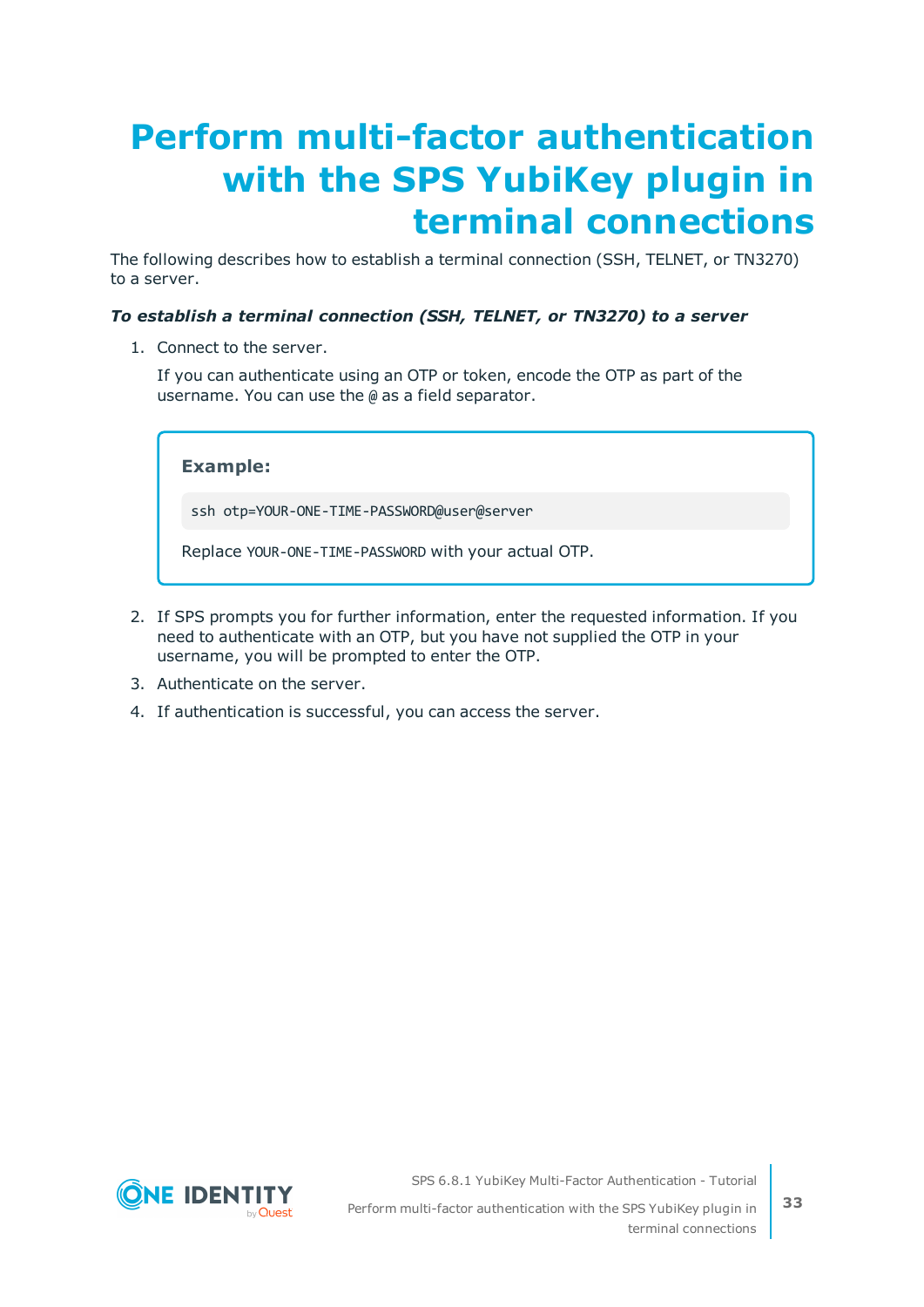# <span id="page-33-0"></span>**Perform multi-factor authentication with the SPS YubiKey plugin in Remote Desktop (RDP) connections**

The following section describes how to establish a Remote Desktop (RDP) connection to a server when the **AA plugin** is configured.

#### *To establish a RDP connection to a server when the AA plugin is configured*

- 1. Open your Remote Desktop client application.
- 2. If you have to provide additional information to authenticate on the server, you must enter this information in your Remote Desktop client application in the *User name* field, before the regular content (for example, your username) of the field.

If you can authenticate using an OTP or token, encode the OTP as part of the username. To encode additional data, you can use the following special characters:

- % as a field separator
- $\bullet$  ~ as the equal sign
- $\cdot$  ^ as a colon (for example, to specify the port number or an IPv6 IP address)

#### **Example:**

For example, use the following format:

domain\otp~YOUR-ONE-TIME-PASSWORD%Administrator

Replace YOUR-ONE-TIME-PASSWORD with your actual OTP.

3. Connect to the server.

If you need to authenticate using a push notification, approve the connection in your mobile app.

- 4. Authenticate on the server.
- 5. If authentication is successful, you can access the server.



SPS 6.8.1 YubiKey Multi-Factor Authentication - Tutorial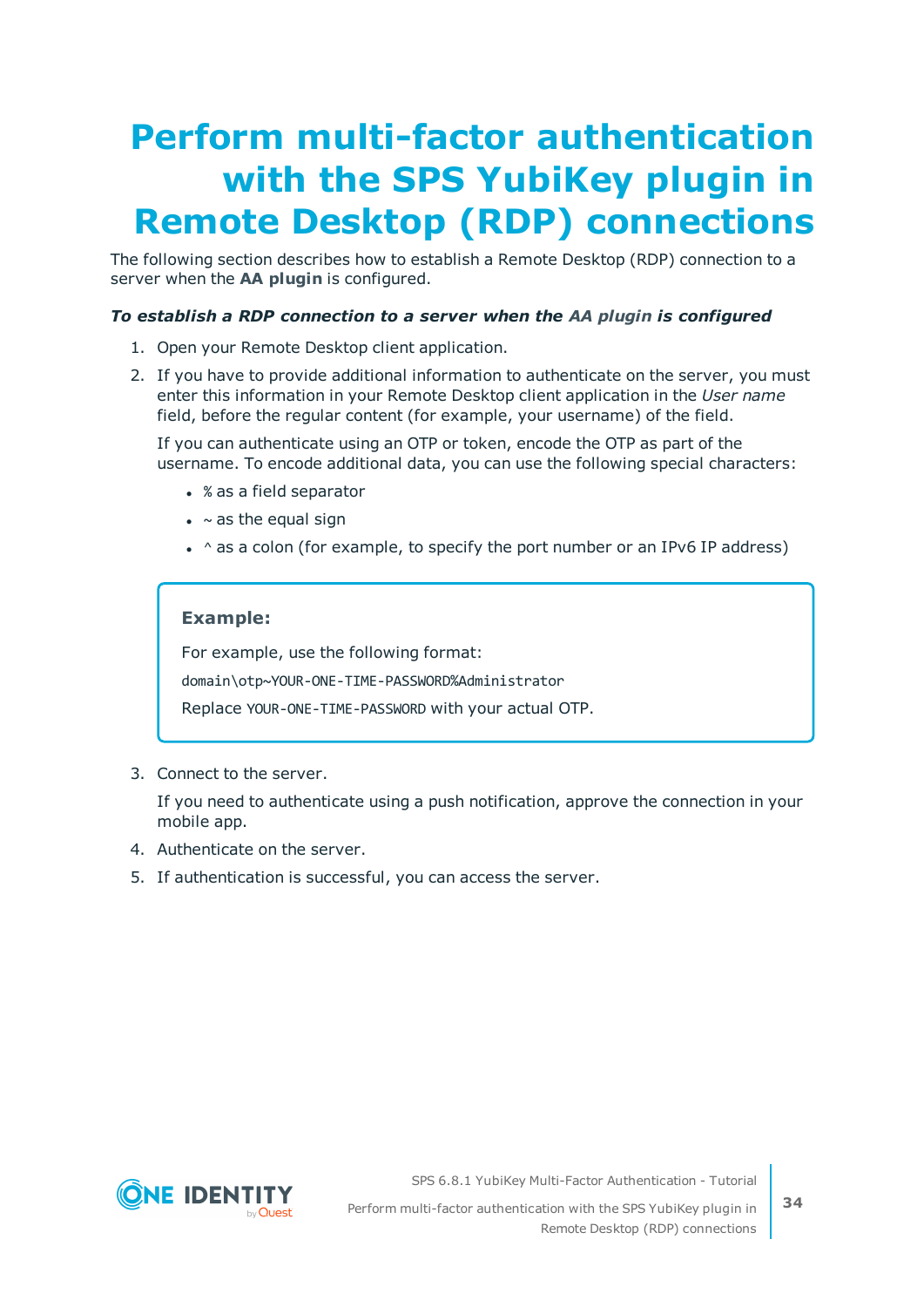# <span id="page-34-0"></span>**Perform multi-factor authentication with the SPS YubiKey plugin in Microsoft SQL Server (MSSQL) connections**

The following section describes how to establish a Microsoft SQL Server (MSSQL) connection to a server when the **AA plugin** is configured.

#### *To establish a MSSQL connection to a server when the AA plugin is configured*

- 1. Open your SQL client application.
- 2. If you have to provide additional information to authenticate on the server, you must enter this information in your SQL client application in the *User name* field, before the regular content (for example, your username) of the field.

If you can authenticate using an OTP or token, encode the OTP as part of the username. To encode additional data, you can use the following special characters:

- % as a field separator
- $\bullet$  ~ as the equal sign
- $\cdot$  ^ as a colon (for example, to specify the port number or an IPv6 IP address)

#### **Example:**

For example, use the following format: domain\otp~YOUR-ONE-TIME-PASSWORD%Administrator

Replace YOUR-ONE-TIME-PASSWORD with your actual OTP.

3. Connect to the server.

If you need to authenticate using a push notification, approve the connection in your mobile app.

- 4. Authenticate on the server.
- 5. If authentication is successful, you can access the server.



SPS 6.8.1 YubiKey Multi-Factor Authentication - Tutorial